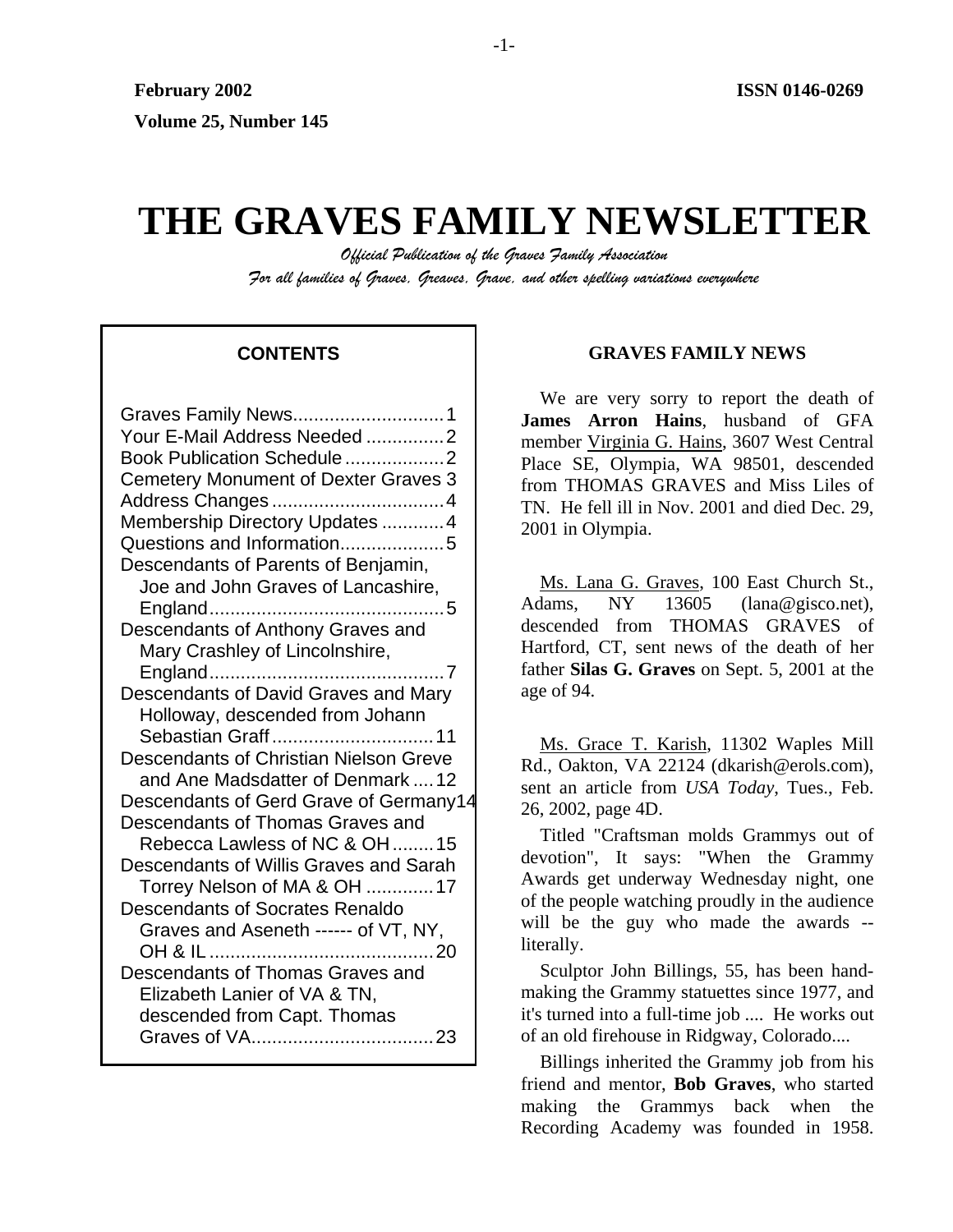Billings was in dental college learning how to make dental molds when Graves suggested he

**Memberships: Regular (U.S. & Canada) \$20/year Other countries (air mail) \$30/year Sustaining (U.S. & Canada) \$40/year Other countries (air mail) \$50/year Life (U.S./Canada, no age limit) \$600 one time Foreign memberships must be paid by money order in U.S. dollars. All back issues (1976 present) are available, last year at current price and earlier years at half price. Newsletter only available to individuals as part of Graves Family Association membership. No charge for queries. Published by: THE GRAVES FAMILY ASSOCIATION 20 Binney Circle, Wrentham, MA 02093, USA Internet Web Site: http://www.gravesfa.org Newsletter Editor: Kenneth Vance Graves 20 Binney Circle, Wrentham, MA 02093 (508)384-8084 ken.graves@gravesfa.org Treasurer: Sarah J. Graves, Wrentham, MA sarah.graves@gravesfa.org Director, Internet Web Site: Kenneth Vance Graves Graves Online List Manager: Marjorie Ferris, Rialto, CA, MBFerris@aol.com Research Coordinators Graves of Cambridgeshire, England: Nedra Dickman Brill, CG, 2410 NE 58th Ave., Portland, OR 97213-4002 brillnd@pacifier.com Rear Admiral Thomas Graves of Charlestown, MA and his Greaves family of Stepney, London, England: Raymond C. Flesher, 313 West Lehow Ave., #24, Englewood, CO 80110-6744, rcflesher@juno.com Charles Newton Graves (Descended from Rear Admiral Thomas Graves of Charlestown, MA): Janet Craw, HC 4, Box 23B, Payson, AZ 85541-9531, vjcraw@cybertrails.com Samuel Graves of Lynn, MA: Carol Kenney Graves, 4121 North Koerner Rd., Peoria, IL 61615, ckenney7@aol.com © Graves Family Association, 2002**

learn to make Grammys instead. The two worked side by side until Graves' death in 1984."

Can anyone identify this Bob Graves and his family?

We were sorry to hear of the death of **Raymond H. Bostick** on Jan. 27, 2001. He was the husband of Betty Bostick, 6914 Scotsdale Dr., San Antonio, TX 78209-4275, descended from Capt. THOMAS GRAVES of VA.

# **YOUR E-MAIL ADDRESS NEEDED**

If you have an e-mail address, have not recently received an online Graves Family Bulletin (not the same as this newsletter), and would like to, please let me know your e-mail address. Contact me at ken.graves @gravesfa.org. If your e-mail address has recently changed, I may not have the new address, so please let me know what it is.

E-mail and the Internet is a convenient, quick and inexpensive way to communicate. For information like book publication schedules, the latest results of our DNA study, etc., you will hear about it much sooner via email.

# **BOOK PUBLICATION SCHEDULE**

By the time you receive this newsletter, the **John Graves of Concord, MA** book (genealogy 166) will have been received from the printer and sent to all those who have ordered it. The book contains 1703 pages and more than 200 photographs, and is in two volumes. Extra copies of the book have been printed and will be available into the future. A copy can be ordered at any time by sending \$75 to Ken Graves, 20 Binney Circle, Wrentham, MA 02093. (For sending books outside the U.S., be sure to ask about shipping cost.)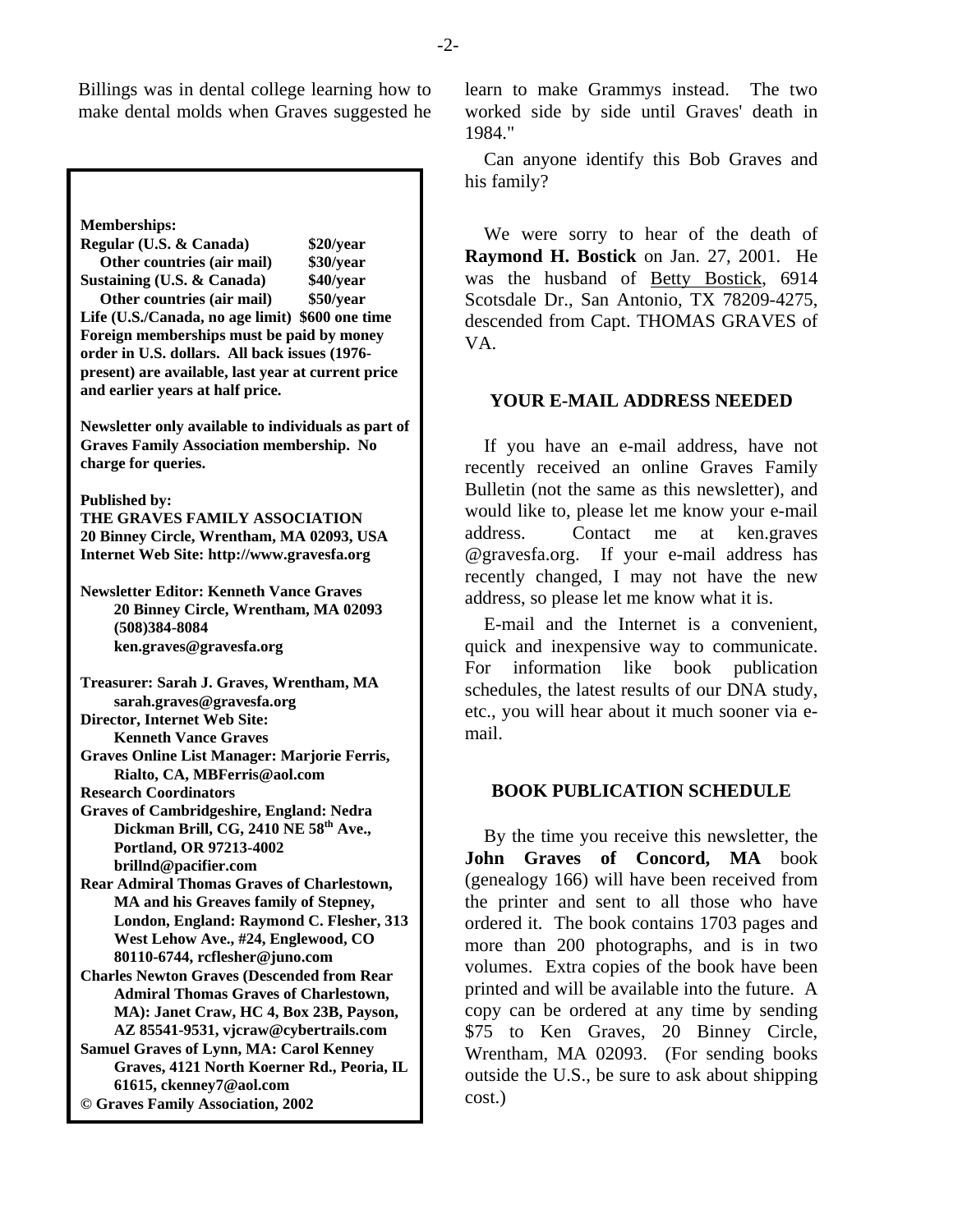The next book to be published will be Graves Families of Randolph Co., NC. That may be available by the end of this year or early next year.

# **CEMETERY MONUMENT OF DEXTER GRAVES**

Ms. Susan Pelton, PO Box 171, Oakley, ID 83346 (susanpelton @netscape.net), descended from THOMAS GRAVES of Hartford, CT, found something interesting while searching on the Internet for information about her great-grandfather, Dexter R. Graves. The Dexter Graves she found is not known to be related. Nevertheless, she finds it amazing that no one in her family had ever heard of this Dexter Graves before, considering that three of her ancestors have that name: Dexter R. Graves, his father Henry Dexter Graves, and his father Dexter Hubbard Graves.

A search on the web for Dexter Graves, buried in Chicago, IL finds a number of websites, most having to do with his grave in Graceland Cemetery, Chicago.

Graceland Cemetery was incorporated in 1861 and soon after received its first occupants from the Old City Cem. The cemetery serves as the final resting place for many noted Chicago residents like Louis Sullivan, George Pullman, Potter Palmer, Marshall Field, Allan Pinkerton and many others.

One of the cemetery's mysteries concerns the grave monument of a man named **Dexter Graves**, a hotel owner who brought the first colony to Chicago in 1831. He died and was buried in 1844 but the statue that stands over his burial site was placed here in 1909. It is eight feet tall and was molded from bronze by the famed sculptor Lorado Taft. He called his creation "Eternal Silence", but the brooding and menacing figure has become more commonly known as the "Statue of Death".

The figure was once black in color but, over the years, the black has mostly worn away, exposing the green, weathered metal beneath. Only one portion remains black… the face, which is hidden in the deepest folds of the figure's robes. It gives the impression that the ominous face is in shadow and it has given birth to a number of legends. It has been said that those who look into the face of the statue will get a glimpse of their own death to come. The stories also say that this monument is impossible to photograph, but hundreds of photographs by cemetery enthusiasts prove otherwise.

Two of these photos are below.



It turns out that this Dexter Graves is also descended from Thomas Graves of Hartford, CT, but he and Susan Pelton's Dexter Hubbard Graves are fifth cousins, not very closely related at all. Dexter Graves is #1302 in the Thomas Graves book,, son of Charles Graves and Lucy Brown. There was an article in the Chicago *Tribune* newspaper of Sept. 1, 1907 (partially included in the book) about Dexter's son Henry Graves who not only had lived in Chicago longer than anyone else (having arrived in 1831 at age 10 with his father), but was also one of the wealthiest.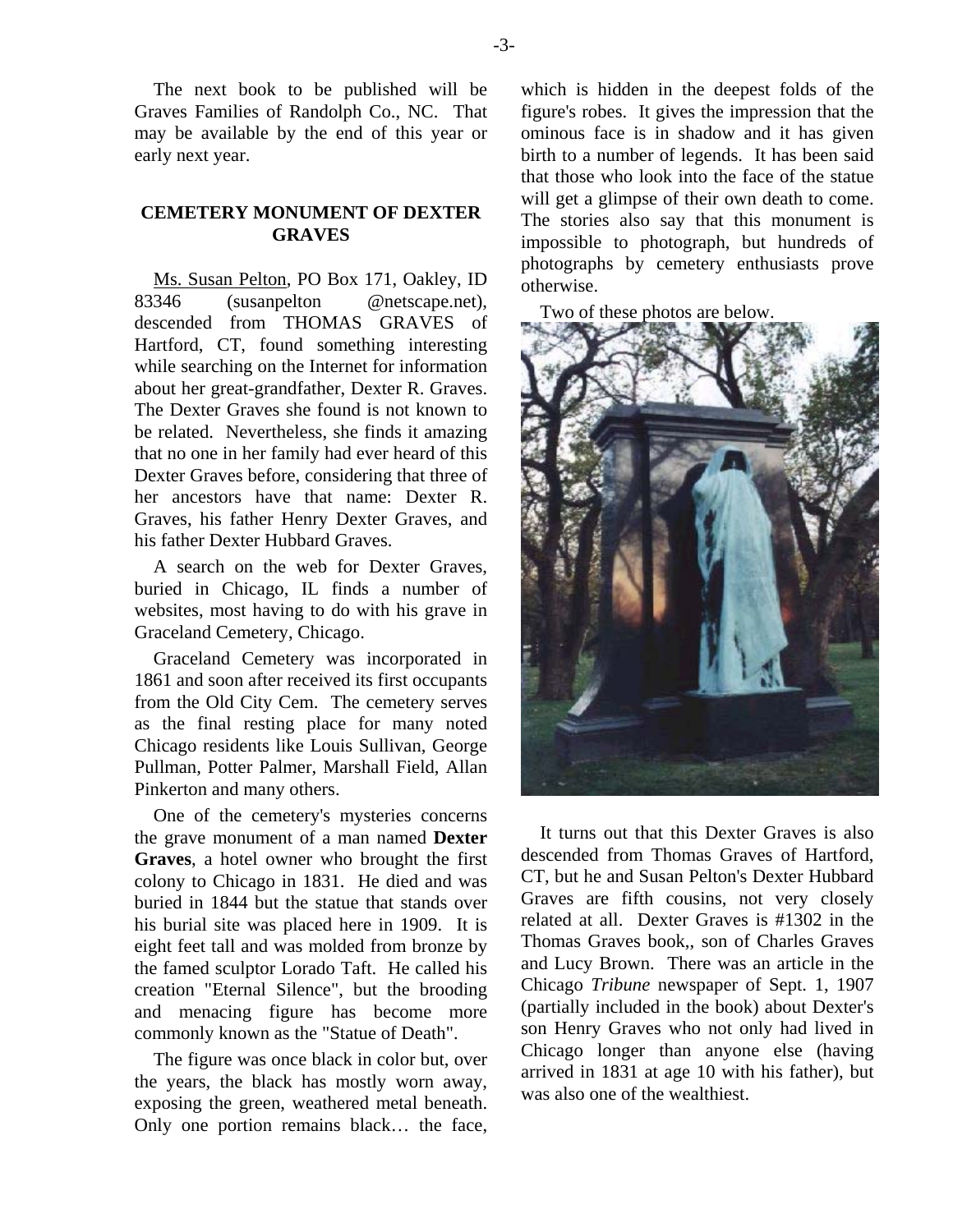

Dexter Graves was born 1789 and died in 1844. In 1831 he took the first colony of settlers to Chicago from Ashtabula, Ohio.

#### **ADDRESS CHANGES**

Mrs. Alice M. Eldridge-McCain, descended from Lt. WILLIAM GRAVES and Elizabeth Williams of MA, Nova Scotia & New Brunswick, Canada, has moved from Cazenovia, NY to 10680 Limerick Rd., Chillicothe, OH 45601.

Ms. Patricia A. Blount, descended from SAMUEL GRAVES of Lynn, MA, has moved

from Wenonah, NJ to 3181 Tuckerhoe Rd., Franklinville, NJ 08322.

Mr. Clarence Cain, descended from SAMUEL GRAVES and Eleanor Wilson of NC, SC & TN, has moved from Astoria, NY to 4031 Thousand Oaks, Apt. 814, San Antonio, TX 78217.

Mrs. Lynn Murry of LaBelle, FL, descended from Capt. THOMAS GRAVES of VA, has moved to 230 Palm Dr., LaBelle, FL 33935.

Mrs. Helen G. Berrien of Shelton, CT, descended from GEORGE W. GRAVES and Sarah J. ------ of NY, has moved to 257 Wesley Heights, Shelton, CT 06484-4881.

## **MEMBERSHIP DIRECTORY UPDATES**

*New Members*  ALEXANDER, Mr. Robert M. 824 Eden Court, Alexandria, VA 22308 Ancestry: Capt. Thomas Graves of VA, via Francis<sup>2</sup>, Francis<sup>3</sup>, William<sup>4</sup>, William<sup>5</sup>, Mary<sup>6</sup> m. Edmund Alexander

CORDES, Mrs. Gay Nell Rogers 6721 Sylvan, Houston, TX 77023 Ancestry: Capt. Thomas Graves of VA, via Francis<sup>2</sup>, Francis<sup>3</sup>, William<sup>4</sup>, William<sup>5</sup>, William<sup>6</sup>, Mary Ann<sup>7</sup>

CHACONAS, Mrs. Nancy Hall 3514 Zion Rd., Van Buren, AR 72956 Ancestry: Capt. Thomas Graves of VA, via Francis<sup>2</sup>, John<sup>3</sup>, Jane<sup>4</sup> m. John Coffey

CLARK, Mrs. Elizabeth Ann Graves 4538 Butler St., Ft. Meade, MD 20755 Ancestry: Thomas Graves of New Castle Co., DE, Quaker

DELCOMYN, Mrs. Ruby Penton PO Box 198, Youngstown, FL 32466-0198 Ancestry: William M. Graves of Covington Co., MS

DRANSART, Mrs. Kathy M. 5542 Lafayette St., Ventura, CA 93003 Ancestry: Thomas Graves of Hartford, CT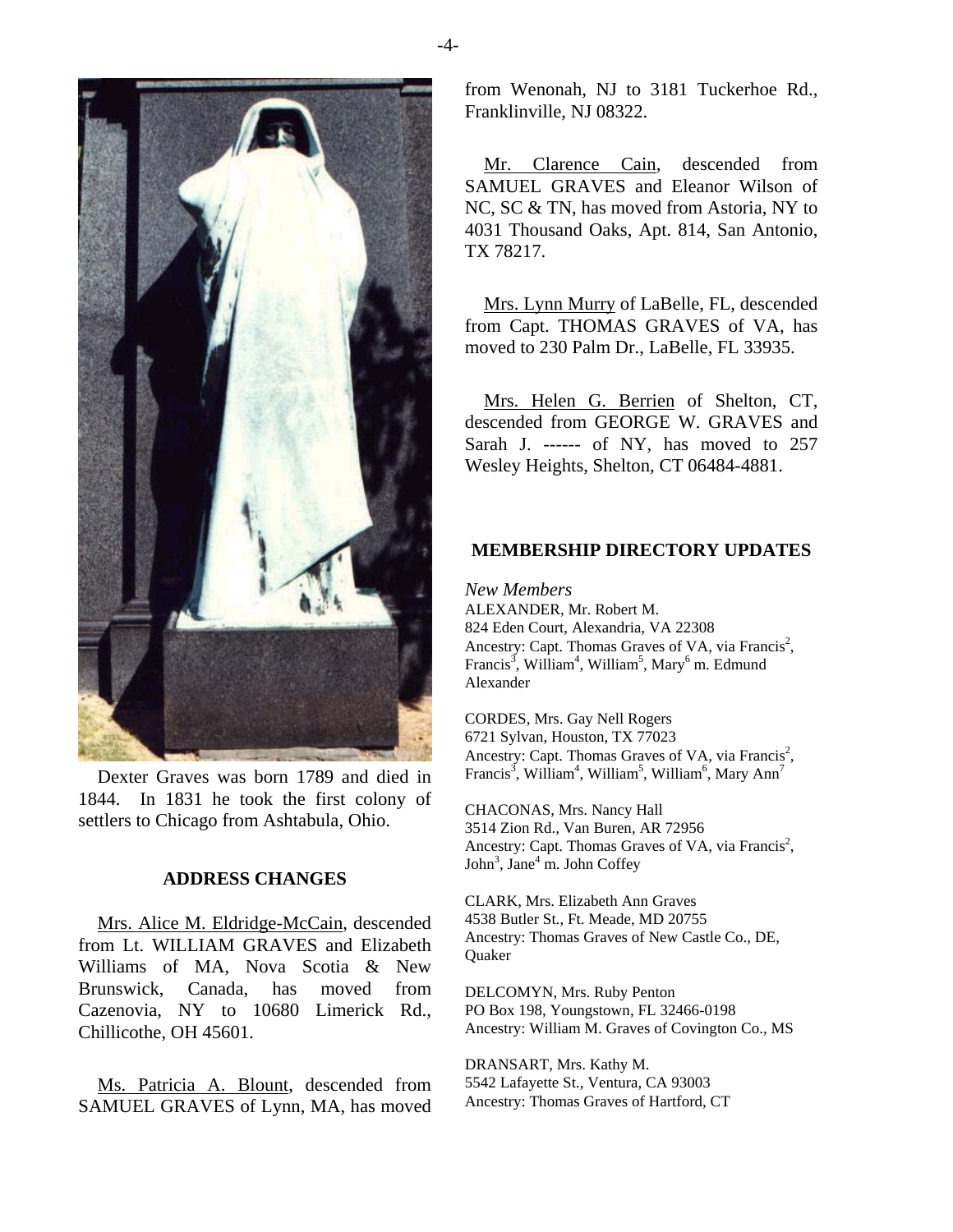FOSS, Mrs. Sue Lake 16529 North 89 Ave., Peoria, AZ 85382-3531 Ancestry: Thomas Graves of Hartford, CT

GRAVES, Mr. Eddie L. 4619 Willow Bend, Wichita Falls, TX 76310 Ancestry: George William Graves of GA, MS & TX

GRAVES, Mr. James W. 1996 Bucks Run Rd., Ghent, KY 41045 Ancestry: Elijah Graves and Agnes Lacy of KY

GRAVES, Mr. Jefferson Wayne 618 West Sutherland, Altus, OK 73521 Ancestry: George William Graves of GA, MS & TX

GRENLEY, Mrs. Martha Rogers 168 Elkins Circle, Folsom, CA 95630 Ancestry: Capt. Thomas Graves of VA, via

HAMILTON, Mrs. Beverly M. 33623 32nd Ave. SW, Federal Way, WA 98023 Ancestry: John Graves of Concord, MA

JONES, Ms. Nancy L. 155 20th Ave. SE, St. Petersburg, FL 33705-2813 Ancestry: Deacon George Graves of Hartford, CT

LEDGERWOOD, Mrs. Mary RR 2, Box 1165, Coal City, IN 47427 Ancestry: Nelson Graves of NY

MORING, Mrs. Judy Young 2402 Westridge Dr., Rogers, AR 72756 Ancestry: Capt. Thomas Graves of VA, via Francis<sup>2</sup>, Thomas<sup>3</sup>, Richard<sup>4</sup>, Richard<sup>5</sup>, James<sup>6</sup>, Thomas Addison<sup>7</sup>, Thomas Edlin<sup>8</sup>

STRONG, Mrs. Celeste S. Payne PO Box 1592, Bushnell, FL 33513-0087 Ancestry: Samuel Graves of Lynn, MA

TUCKER, Mr. Scott 301 Woodlawn Ave., Greensboro, NC 27401 Ancestry: John Graves and Anna Spencer of Randolph Co., NC

#### **QUESTIONS AND INFORMATION**

# *GRAVES FAMILIES OF THE BRITISH ISLES*

Mr. Alan Graves, 96 Greenwood, Bamber Bridge, Preston, Lancashire PR5 8JX, England (al.graves@btinternet.com), is looking for the ancestry of his part of the family, discussed in the following genealogy.

# DESCENDANTS OF PARENTS OF BENJAMIN, JOE AND JOHN GRAVES OF LANCASHIRE, ENGLAND

## GENERATION 1

------ Graves (1) may have been born about 1855-1860. He married ------. They lived in Lancashire, England.

Children - Graves

- 2. Thomas Graves
- +3. Benjamin Graves, m. Jane ------.
- 4. William ("Bill") Graves
- +5. Joe Graves, m. Sarah Ann Victoria Strange.
- 6. Elsie Graves
- +7. John Graves, b. 25 Dec. 1884, m. Elizabeth Anne Hartley.

#### GENERATION 2

Benjamin ("Benny") Graves (3) married Jane ------.

Children - Graves

 8. Benjamin Graves, Jr., d. 17 Oct. 1918 (Aisne, France).

Joe Graves (5) married Sarah Ann Victoria Strange.

Children - Graves

 9. Stanley Graves; lived on Railway Road, Adlington, Lancashire, England.

John Graves (7) was born 25 Dec. 1884 and died 5 July 1948. He married Elizabeth Anne Hartley, daughter of John Hartley and Sara Gent. She was born 28 April 1885 and died 27 April 1961.

- +10. Phyllis Graves, m. Dennis Isles.
- +11. John Graves, b. 9 April 1907, m(1) Hilda ------, m(2) Bertha Gore.
	- 12. Elsie Graves, b. 25 July 1908, bapt. 30 Aug. 1917, d. 21 Oct. 1996.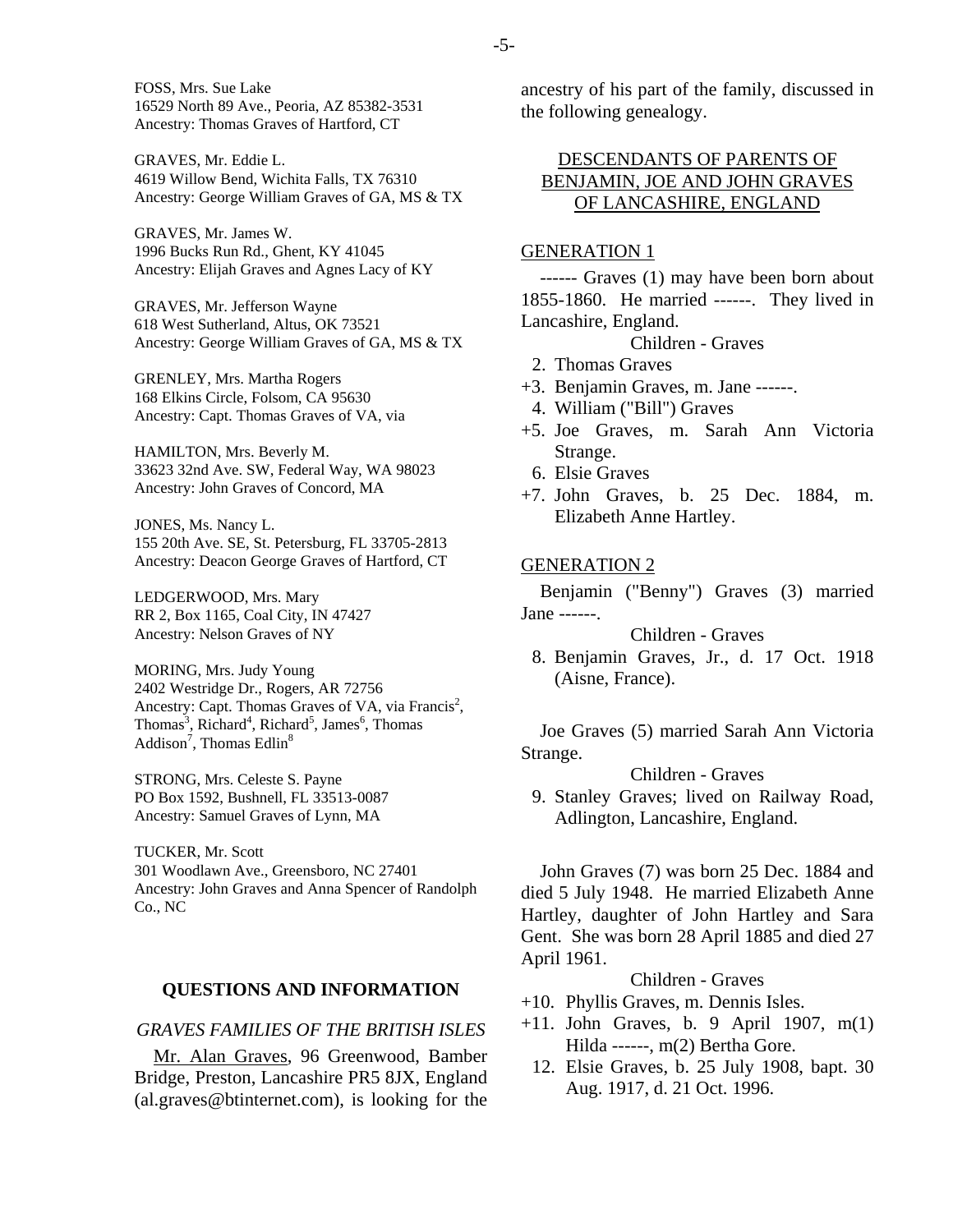- 13. Evelyn Graves, b. 12 Sept. 1910, bapt. 16 Oct. 1910.
- +14. Edna Graves, b. 27 March 1912, m. John Fox.
- +15. Jane Graves, b. 29 April 1913, m. William Armitage.
- +16. Lucy Graves, b. 28 April 1915, m. Leo Miller.
- +17. Margaret Ellen Graves, b. 18 Sept. 1917.
	- 18. Benjamin ("Benny") Graves, b. 2 Jan. 1920, bapt. 22 Feb. 1920.
- +19. Nellie Graves, b. 2 Dec. 1921, m. Alec Hutchinson.
- +20. Ronald Graves, b. 19 April 1924, m. Alice Elizabeth Clarkson.

#### GENERATION 3

Phyllis Graves (10) married Dennis Isles. Children - Isles

- 21. Pauline Isles
- 22. Kathline Isles

John Graves (11) was born 9 April 1907 and was baptized 19 May 1907. He first married Hilda ------. He married second Bertha Gore.

Children - Graves, by Bertha Gore

+23. Bertha Graves, m. Derek Brindle.

Edna Graves (14) was born 27 March 1912 and was baptized 28 April 1912. She married John ("Jack") Fox.

Children - Fox

+24. John Fox, m. Barbara ------.

Jane ("Jenny") Graves (15) was born 29 April 1913 and was baptized 8 June 1913. She married William ("Bill") Armitage.

# Children - Armitage

- +25. Anita Armitage, m. ------ Brothwell.
	- 26. Rita Armitage
	- 27. Jane Armitage
	- 28. John Armitage

Lucy Graves (16) was born 28 April 1915 and was baptized 30 May 1915. She married Leo Miller.

## Children - Miller

- 29. Ian Miller
- 30. Pat Miller
- 31. Joan Miller
- 32. Ken Miller
- 33. Leslie Miller
- 34. Jean Miller

Margaret Ellen Graves (17) was born 18 Sept. 1917 and was baptized 4 Nov. 1917. She may not have married.

Children - Graves

+35. Thomas Graves, b. 26 Oct. 1938, m(1) ------, m(2) Beryl Fiddler.

Nellie Graves (19) was born 2 Dec. 1921 and was baptized 2 March 1922. She married Alec Hutchinson.

Children - Hutchinson

- 36. Alec Hutchinson, Jr.
- 37. Christine Hutchinson
- 38. John Hutchinson
- 39. Elizabeth Hutchinson

Ronald Graves (20) was born 19 April 1924 and was baptized 8 June 1924. He married Alice Elizabeth Clarkson, daughter of Henry Smallshaw-Clarkson and Elizabeth Astley. All their children were born in Chorley, Lancashire, England.

- +40. Alan Graves, b. 27 Oct. 1954, m. Amanda Sellers.
- 41. Steven Graves, b. 4 April 1956.
- +42. Michael Graves, b. July 1957, m. Susan Maxwell.
- +43. Ronald Graves, b. 3 Jan. 1959, m(1) Julie Morritt, m(2) Julia Vera Moffatt, 20 May 1999.
- +44. Brian Graves, b. 18 Jan. 1961, m(1) Joyce Morris, m(2) Sharon Walsh, m(3) Julia Vera Moffatt.
- 45. Colin Graves, b. 18 Jan. 1961.
- +46. April Elizabeth Graves, b. 9 April 1962, m(1) Adrian Donahew, m(2) Neil Procter.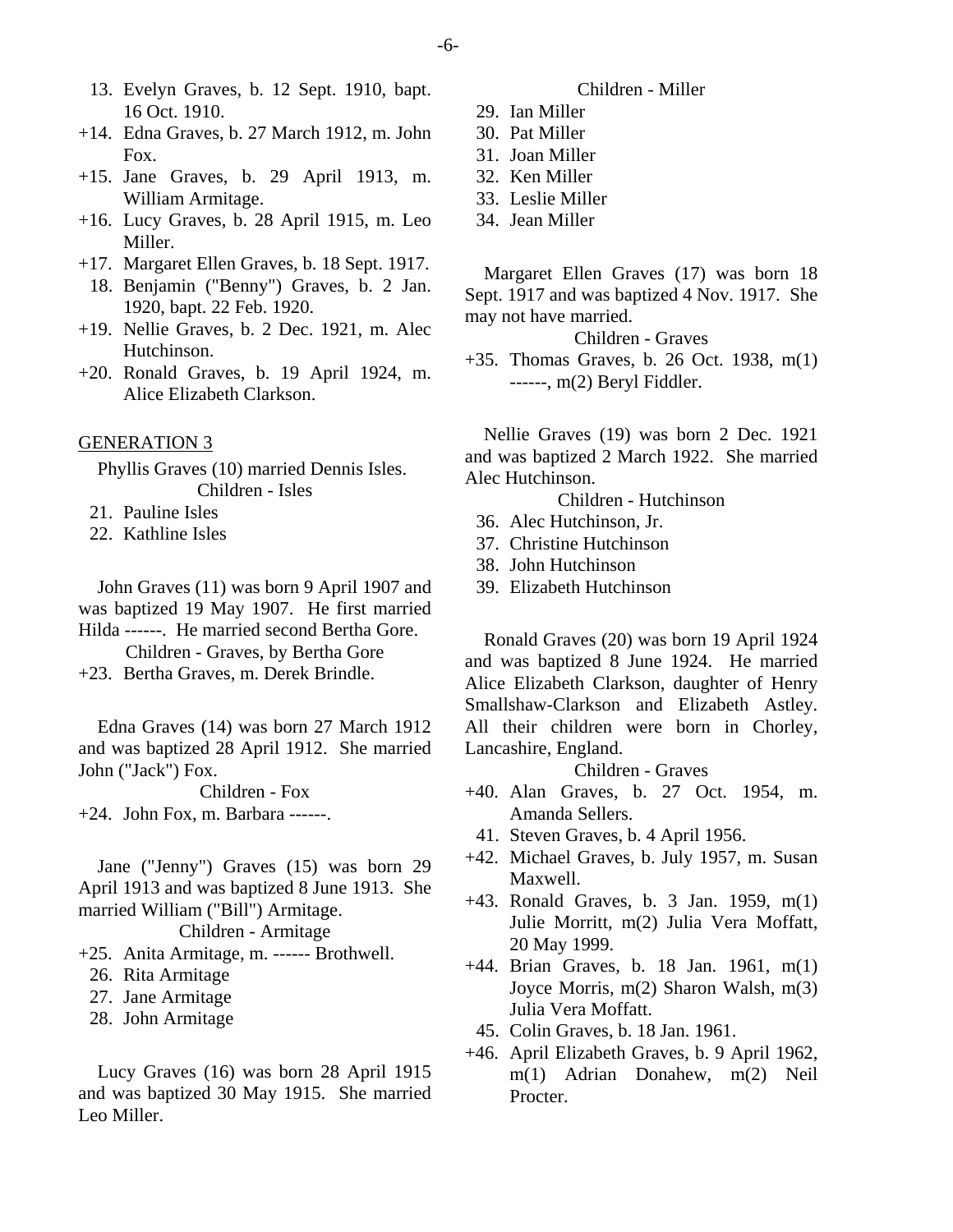Mr. Ray Graves, 63 Redbridge Towers, Cuckmere Lane, Southampton, Hampshire SO16 9AU, England (ray@ tramp4.freeserve.co.uk), is trying to find out more about his grandfather, GEORGE CYRIL GRAVES. "He was born in either Barbados or St. Lucia in the 1890's. He is of Caribbean descent and came to England as a fireman on one of the merchant ships in the First World War as far as I can gather. I remember seeing an old identity photograph of him which I'm sure was endorsed with the USA on the back. He had a sister called Alceenith according to my father, and spoke fluent French." Help would be appreciated.

Mr. Gary L. Burgess, 12 Montrose Close, Goring-by-Sea, West Sussex BN12 4RR, England, would appreciate help on the family of his ancestor DAVID MITHAM GRAVES. David married Mary Ann Lindsell on 4 Sept. 1827 in Marylebone, London, England. His occupation was author and coachman, and he died before 1840. He had one daughter, Sarah Ann Graves, born 18 March 1828 in London.

Mr. Bryn D. Graves, 45 Wharf Lane, Lowgates, Staveley, Chesterfield, Derbyshire S43 3TZ, England (bryngraves@psion.net), would like to find the ancestry of his ANTHONY GRAVES and the connection with other parts of the Graves family. His information is in the following genealogy.

# DESCENDANTS OF ANTHONY GRAVES AND MARY CRASHLEY OF LINCOLNSHIRE, ENGLAND

## GENERATION 1

Anthony Graves (1) was born about 1729. He was of Great Ludford, Lincolnshire. He married Mary Crashley on 30 May 1753 in Sixhills, Lincolnshire.

### Children - Graves

+2. Robert Graves, b. 1762, m. Elizabeth Lammiman, 26 May 1800, d. 1834.

## GENERATION 2

Robert Graves (2) was born 1762 in Ludford, Lincolnshire, was baptized 13 June 1762 in Ludford, died in 1834 in South Somercotes, Lincolnshire, and was buried 6 Nov. 1834 in South Somercotes. He married Elizabeth Lammiman on 26 May 1800 in South Somercotes, in the presence of Edwin Stubbs and Eliza Graves. She was born in 1769 in Theddlethorpe, Lincolnshire, was baptized 23 April 1769 in St. Helens, Theddlethorpe, and died 17 Aug. 1839 in South Somercotes. At least their last 4 children were born in South Somercotes.

## Children - Graves

- +3. Anthony Graves, b. 1801, m. Mary Hardy, 1822.
- 4. Mary Graves, b. 1803, bapt. 3 May 1803.
- 5. Suzanna Graves, b. 1804, bapt. 14 April 1804, bur. 26 Jan. 1806.
- 6. Elizabeth Graves, b. 1805, bapt. 3 Aug. 1805.
- +7. Robert Graves, b. 1807, m. Martha Storr, d. 1849.
- +8. Thomas Graves, b. 1809, m. Sophia Graves, 1837, d. 1887.
- 9. Jane Graves, b. 1811, bapt. 23 April 1811, d. 1812, bur. 14 May 1812.
- 10. Jane Graves, b. 1813, bapt. 24 Sept. 1813 (South Somercotes), m. William Brooks, 28 June 1838 (South Somercotes). Married in the presence of Edwin Stubbs and Eliza Graves. William was from North Somercotes.

#### GENERATION 3

Anthony Graves (3) was born in 1801, and was baptized 20 May 1801. He married Mary Hardy in 1822 in Theddlethorpe All Saints, Lincolnshire. All their children were born and baptized in South Somercotes, Lincolnshire.

## Children - Graves

 11. Elizabeth Hardy (perhaps not a daughter of Anthony), b. 1821, bapt. 21 Sept. 1821.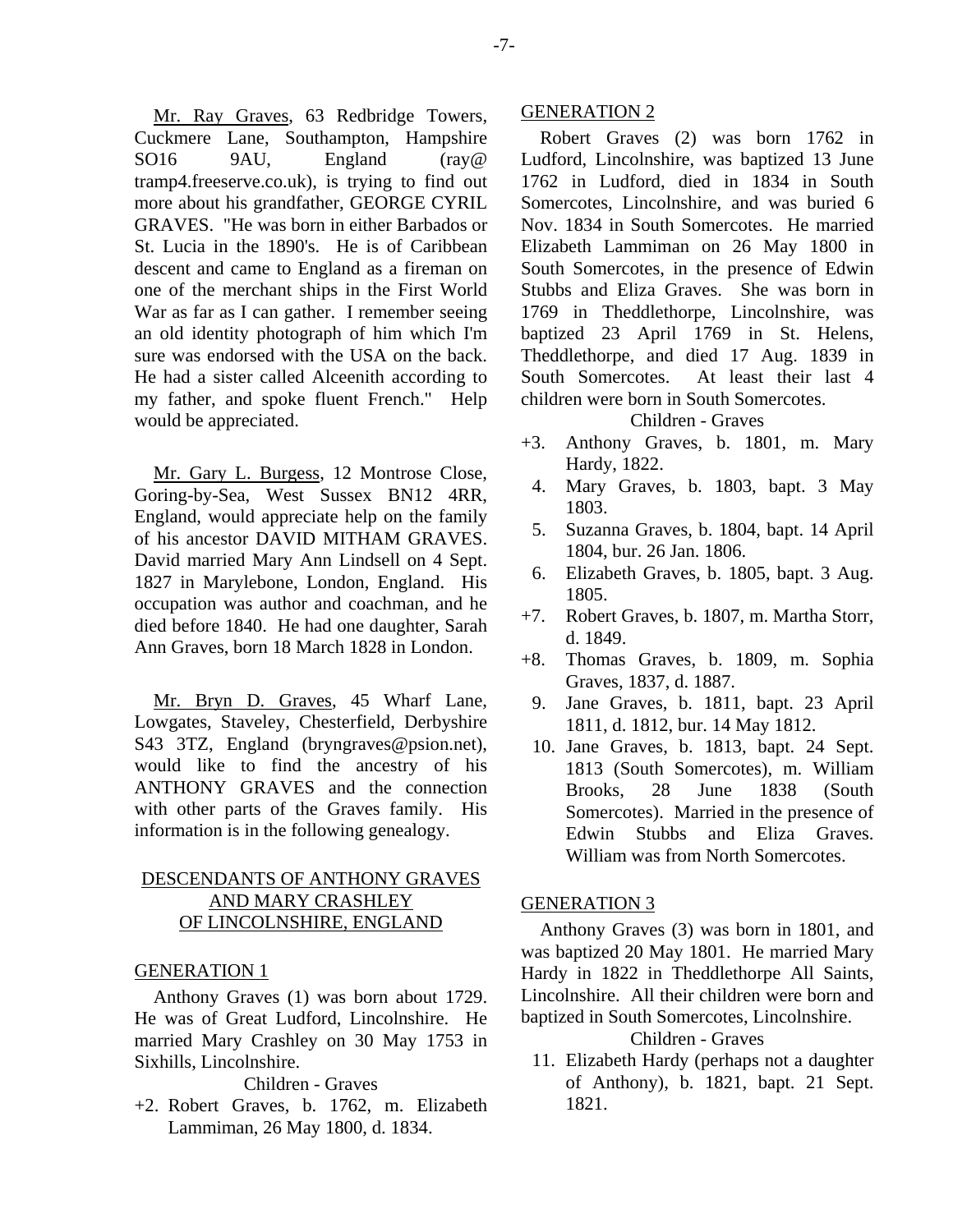- 12. Francis Graves, b. 1823, bapt. 11 Oct. 1823.
- 13. Mary Graves, b. 1825, bapt. 19 June 1824.
- 14. Ann Suzanna Graves, b. 1831, bapt. 29 Jan. 1831, m. William Hoise, 20 July 1854 (in the presence of Thomas Hoise and Francis Needham). He was b. in South Somercotes, and was from North Cockeringham.
- 15. John Graves, b. 1833, bapt. 1 Feb. 1833 (South Somercotes), m. Sara ------. She was b.c. 1826 in New York, Lincolnshire.
- 16. Jane Graves, b. 1836, bapt. 2 April 1836, d. 1836 (South Somercotes), bur. 5 June 1836 (South Somercotes).
- +17. Robert Graves, b. 1838, m. Hannah ------, d. 1922.

Robert Graves (7) was born in 1807, died in 1849 in South Somercotes, Lincolnshire, and was buried 15 June 1849 in South Somercotes. He married Martha Storr in the presence of Joseph Drewry and Thomas Storr. She was born in 1809 in South Somercotes, was baptized 15 Nov. 1810 in Fulstow, died in 1847 in South Somercotes, and was buried 24 Nov. 1847 in South Somercotes. They both died of consumption (tuberculosis). All their children were born and baptized in South Somercotes.

Children - Graves

- +18. Robert Graves, b. 1841, m. Sarah ------.
- +19. Thomas Graves, b. 26 July 1843, m. Emma Nixon, 6 Dec. 1864, d. 1 Feb. 1926.
	- 20. Edwin Graves, b. 1844, bapt. 7 Oct. 1844, d. 1845 (South Somercotes), bur. 17 July 1845 (South Somercotes).
	- 21. Ann Elizabeth Graves, b.c. 1846, bapt. 27 March 1846, d. 28 July 1846.

Thomas Graves (8) was born in 1809, was baptized 5 Nov. 1809, died in 1887, and was buried 11 Feb. 1887, all in South Somercotes, Lincolnshire. He married Sophia Graves (what is her ancestry?) in 1837 in Belchford, Lincolnshire. She was born in 1819 and was baptized 11 July 1883, both in Baumber, Lincolnshire, died in 1883 and was buried 11 July 1883, both in South Somercotes. The births and baptisms of all their children were in South Somercotes, Lincolnshire.

## Children - Graves

- 22. Robert Graves, b. 1841, bapt. 3 Aug. 1841.
- +23. Eliza Graves, b. 1843, m. William Scoffin, 8 April 1877.
	- 24. Mary Jane Graves, b. 1845, bapt. 29 Aug. 1845, d. 1862 (South Somercotes), bur. 25 June 1862 (South Somercotes).

## GENERATION 4

Robert Graves (17) was born in 1838, was baptized 8 June 1838, died in 1922, and was buried 11 June 1922, all in South Somercotes, Lincolnshire. He married Hannah ------. She was born about 1837 in Skidbrooke, Lincolnshire.

Children - Graves

- 25. Mary E. Graves, b.c. 1865 (South Somercotes).
- 26. Ellen A. Graves, b.c. 1868 (South Somercotes).
- 27. Robert A. Graves, b.c. 1870.
- 28. Hannah F. Graves, b.c. 1873.
- 29. Lucy J. Graves, b.c. 1873.
- 30. Francis W. Graves, b.c. 1875.
- 31. Emily C. Graves, b.c. 1879.

Robert Graves (18) was born in 1841 and was baptized 21 Oct. 1841, both in South Somercotes. He married Sarah ------. She was born in 1846 in Louth Park, Lincolnshire. All their children, with the possible exception of the last one, were born in South Somercotes, Lincolnshire.

- 32. Sarah W. Graves, b.c. 1870.
- 33. George Graves, b.c. 1872.
- 34. Annie L. Graves, b.c. 1874.
- 35. Herbert Graves, b.c. 1876.
- 36. Ada Graves, b.c. 1878.
- 37. Emma Graves, b.c. 1879.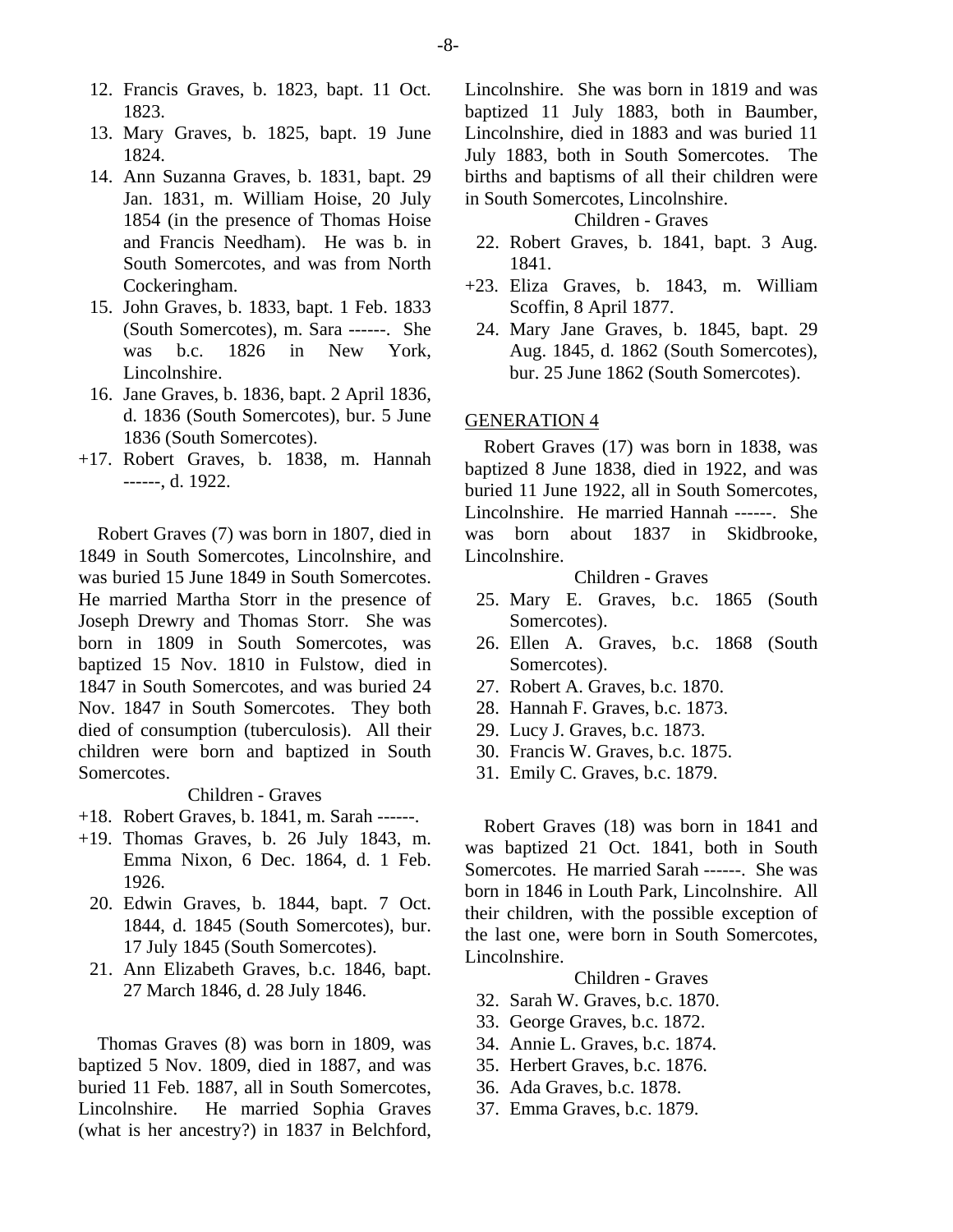Thomas Graves (19) was born 26 July 1843 in Scupholme, South Somercotes, was baptized 4 Sept. 1843 in South Somercotes, died 1 Feb. 1926 in Broughton of "senile decay", and was buried 4 Feb. 1926 in St. Mary's, Broughton, Lincolnshire. He married Emma Nixon on 6 Dec. 1864 in Glanford Brigg Register Office. Witnesses were Robert Graves and Hannah Nixon. Emma was born in 1847, was baptized 7 Feb. 1847, died 25 Sept. 1891 of "heart disease", and was buried 28 Sept. 1891 at St. Mary's, all in Broughton, Lincolnshire.

Thomas's occupation at marriage was railway labourer, in the 1871 census it was agricultural labourer, in 1881 it was iron miner, and in 1891 it was higgler. He left a will. All their children were born and baptized in Broughton.

## Children - Graves

- 38. William Bowers Graves, b. 1866, bapt. 14 March 1866, d. 1866 (Broughton), bur. 22 March 1866.
- +39. Johanna Graves, b. 1868, m. Abraham Robert Newman, d. 13 June 1959.
- 40. Thomas Matthew Graves, b. 1870, bapt. 26 June 1870.
- +41. George Albert Graves, b. 25 May 1872, m. Almenia Roletta Fawcett, 3 Sept. 1894, d. 24 Dec. 1963.
- +42. John Robert Graves, b. 1875, m. Ada Lill, 18 May 1898, d. 25 March 1957.
	- 43. Anthony Graves, b. 1877, bapt. 8 July 1877.
	- 44. Martha Ann Graves, b. 1879, bapt. 8 Nov. 1879, d. 1880 (Broughton), bur. 25 Sept. 1880 (St. Mary's, Broughton).
	- 45. Clara Ann Graves, b. 1881, bapt. 4 Sept. 1881.
	- 46. Martha Alice Graves, b. 1884, bapt. 13 Jan. 1884.
	- 47. William Joseph Graves, b. 1886, bapt. 16 May 1886.
- +48. Parkinson James Graves, b. 1887, m. Blanche ------, d. March 1942.
	- 49. Mary Emma Graves, b. 1890, bapt. 16 Feb. 1890.

Eliza Graves (23) was born in 1843 and was baptized 5 July 1843, both in South Somercotes, Lincolnshire. She married William Scoffin on 8 April 1877, in the presence of John Graves, Susanna Needham, and John Chapman Schofield. He was born about 1831 in Anderby, Lincolnshire.

#### Children - Scoffin

- 50. Sophia K. Scoffin, b. 1878 (Alford, Lincolnshire).
- 51. John W. G. Scoffin, b. 1880.

#### GENERATION 5

Johanna Graves (39) was born in 1868 (or 1867?), was baptized 12 May 1867, died 13 June 1959, and was buried 17 June 1959 in St. Mary's, all in Broughton, Lincolnshire. She married Abraham Robert Newman. He was born in 1868 and was baptized 19 April 1868, both in Preshute, Marlborough, Wiltshire, and died 8 Jan. 1957 and was buried 12 Jan. 1957, both in Broughton. He was a blacksmith. All their children were born and baptized in Broughton except for the birth of Emma in Weybridge, Surrey.

#### Children - Newman

- 52. Emma Johanna Newman, b. 1891, bapt. 20 Sept. 1891.
- +53. Abraham Matthew Newman, b. 1894, m. Annie ------.
	- 54. Robert Charles Newman, b. 1900, bapt. 11 April 1900.
- 55. Oliver William Newman, b. 1906, bapt. 15 April 1906.

George Albert Graves (41) was born 25 May 1872 in Broughton, Lincolnshire, was baptized 22 June 1872 in Broughton, died 24 Dec. 1963 in Crosslands, Brigg, and was buried 30 Dec. 1963 at St. Mary's, Broughton. He married Almenia Roletta Fawcett on 3 Sept. 1894 in North Kelsey, Lincolnshire, in the presence of Elam Fawcett and Isabella Jacklin.. She was born 17 March 1867 in North Kelsey, died 23 Dec. 1934 in Broughton, and was buried 25 Dec. 1934 at St.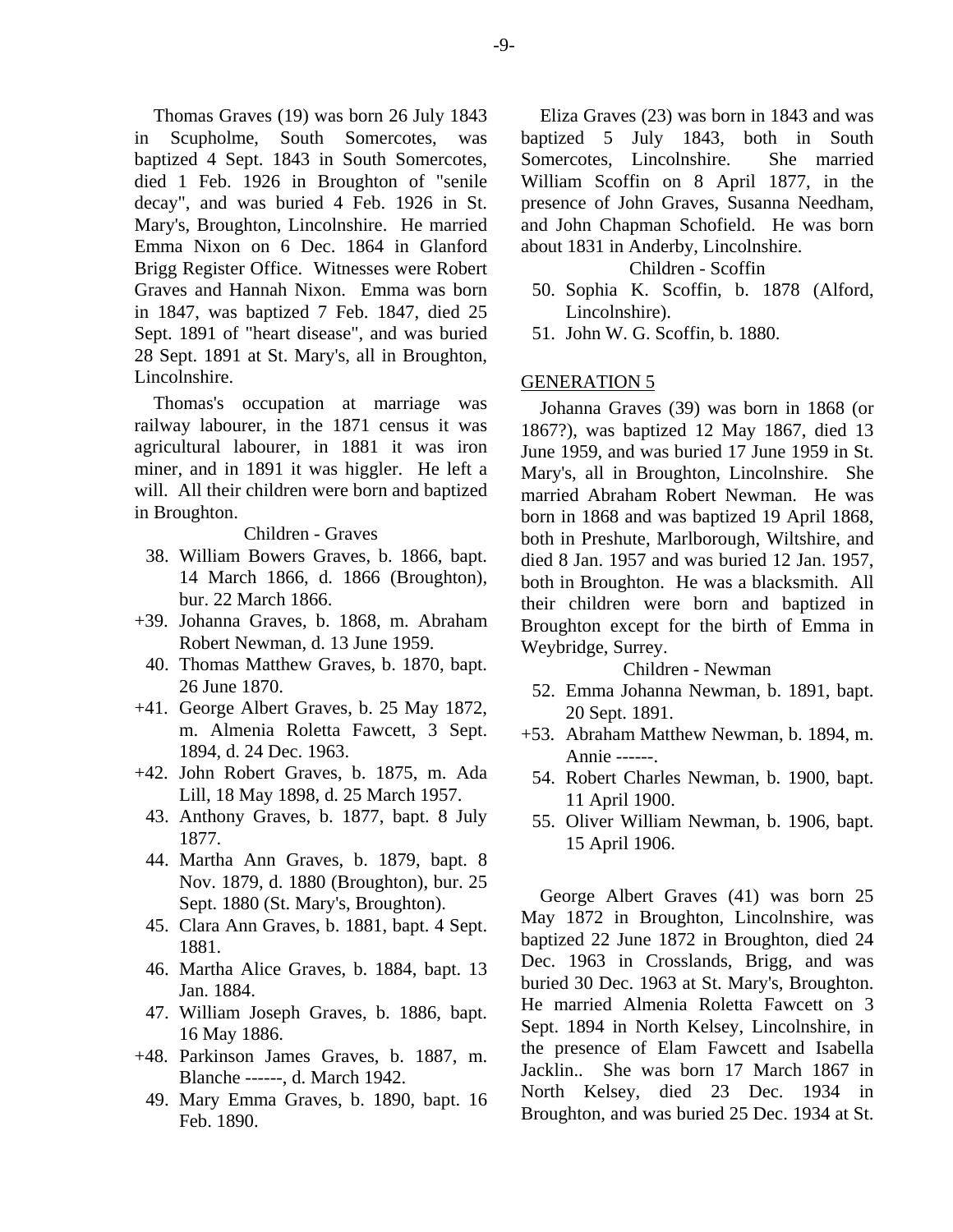Mary's, Broughton. His occupation was slag tipper. At least their last 4 children were born and baptized in Broughton.

## Children - Graves

- +56. Albert Elam Graves, b. 6 March 1895, m. Keziah Cyllene Pidd, 19 June 1919, d. 13 July 1982.
- 57. Almenia Roletta Graves, b. 1898.
- +58. George William Graves, b. 1899, m. Edith ------, d. 26 May 1951.
	- 59. Thomas Harold Nixon Graves, b. 1901, bapt. 12 May 1901.
	- 60. Frances Graves, b. 1902, bapt. 10 Oct. 1902.
	- 61. Charles Fawcitt Graves, b. 1905, bapt. 26 April 1905.

John Robert Graves (42) was born in 1875, was baptized 27 June 1875, died 25 March 1957, and was buried 29 March 1957 at St. Mary's, all in Broughton, Lincolnshire. He married Ada Lill on 18 May 1898 in Broughton, in the presence of William Graves and Granges Richardson. She was born about 1875, died 16 April 1935, and was buried 20 April 1935 at St. Mary's, all in Broughton. Ada was from Croxton. John worked as a blastfurnace man. At least their last 6 children were born and baptized in Broughton.

## Children - Graves

- 62. J. B. Graves (female), m. ------ Parsons.
- +63. John Robert Graves, b. 1899, m. Lydian Hewitt Brown, 25 Dec. 1923, d. 12 Feb. 1965.
	- 64. Edith Emma Graves, b. 1900, bapt. 20 Sept. 1900, d. 22 March 1933 (Broughton), bur. 25 March 1933 (St. Mary's, Broughton).
- +65. Frederick William Lill Graves, b. 1903, m. Elsie ------, d. 12 Sept. 1961.
- 66. Thomas Graves, b. 1905, bapt. 17 Sept. 1905.
- 67. Elizabeth Lill Graves, b. 1908, bapt. 14 July 1908.
- 68. Ada Graves, b. 1914, bapt. 6 May 1914, d. 1918 (Broughton), bur. 12 Aug. 1918 (St. Mary's, Broughton).

Major Parkinson James Graves (48) was born in 1887 and was baptized 11 Dec. 1887, both in Broughton, and died in March 1942 in War Memorial Hospital, and was buried in 1942 in Brumby Cem., both in Scunthorpe, Lincolnshire. He married Blanche ------. She was born about 1887, died 2 Oct. 1976 at 10 St. Andrews Ave., Yaddlethorpe, and was buried in Brumby Cem., Scunthorpe. Between 1908 and 1937 Parkinson saw active service in the Salvation Army, rising to the rank of Major.

## Children - Graves

- 69. Eva Graves
- 70. Wesley Graves

#### *GRAVES FAMILIES OF GERMANY*

Ms. Mary Mayfield, 3133 NE Tennessee Lane, Prineville, OR 97754 (memory52 @aol.com), is not a Graves descendant, but is interested in the family of JOHN GRAVES (JOHANN SEBASTIAN GRAFF). Melissa Jane Shafer, wife of Calvin McHenry Graves, was a sister of Ms. Mayfield's g-ggrandmother, and she would like to learn as much as possible about all the descendants of Calvin and Melissa. The following information is what she was able to find in the museum in Bickelton, WA.

#### GENERATION 3

David Graves (27) was born in 1790 and died in 1846. He married Mary Holloway on 12 Sept. 1817. She was born in 1795 and died in Sept. 1849.

- +132. William Willard (or Wilbur) Graves, b. 19 July 1818, m. Mahala Pearl Graves (#276), 2 Oct. 1837, d. 6 April 1895.
	- 133. Ebenezer ("Elbert" or "Ebb") Graves
	- 134. Pleasant ("Plez") Graves, m. Sarah Ousley.
	- 135. George Graves
	- 136. Elizabeth ("Betsy") Graves
	- 137. Sarah ("Sallie") Graves, m. William Campbell.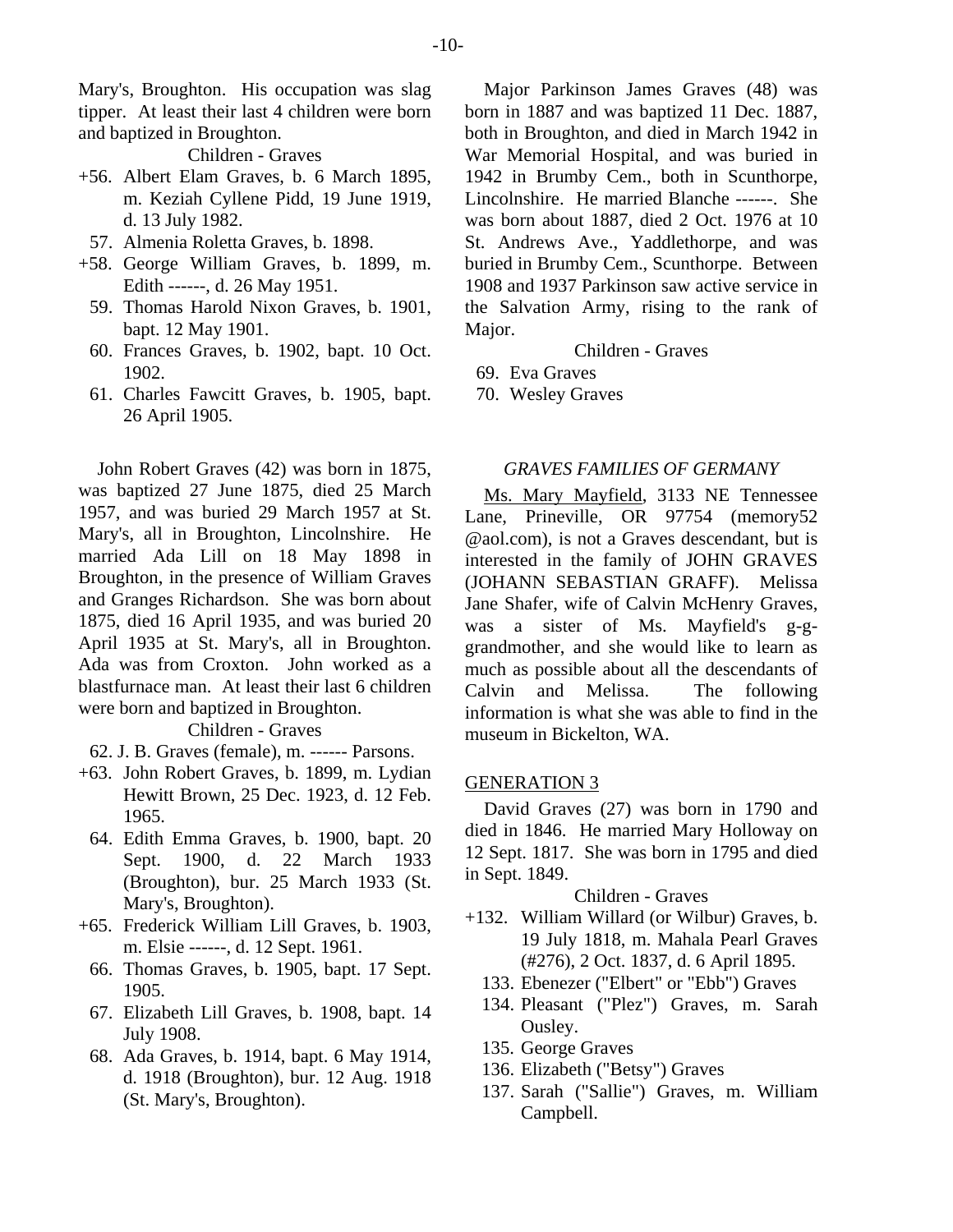138. Arminda Graves, m. William Gentry.

#### GENERATION 4

William Willard (or Wilbur) Graves (132) was born 19 July 1818 and died. 6 April 1895. He married Mahala Pearl Graves (#276) on 2 Oct. 1837.

Children - Graves

- +311. Calvin McHenry Graves, m(1) Melissa Jane Shafer, m(2) Ruth Lawson, m(3) Mary E. Kelly.
	- 312. Harriet E. Graves, m. ------ Miller.
	- 313. Alex H. Graves
	- 314. Orlena L. Graves
	- 315. Elbert L. Graves
	- 316. Andrew J. Graves
	- 317. Julian D. Graves
	- 318. Mary E. Graves, m. ------ Byers.
	- 319. Alvin S. Graves
	- 320. Ellen O. Graves, m. ------ Lacy.
	- 321. Charles L. Graves

## GENERATION 5

Calvin McHenry Graves (311) died in Winthrop, Okanogan Co., WA, and was buried in Sullivan Cem., Winthrop, WA. He first married Melissa Jane Shafer. He married second Ruth Lawson. He married third Mary E. Kelly.

- Children Graves, by Melissa J. Shafer
- 459. Luna Bell Graves
- 460. Nellie Etta Graves
- 461. Ura S. Graves
- 462. William Henry Graves
- 463. Lillie E. Graves
- 464. Loren Logan Graves
- 465. Leona Pearl Graves
- 466. Lola Maud Graves
- 467. Cora Ann Graves
- 468. Johnie C. Graves
- 469. Rubin Reed Graves

Most GREVE families are from Germanspeaking countries, but some are from the Scandinavian countries, and a few are from England and elsewhere. The following are some of the Greves families we would like to know more about.

# DESCENDANTS OF JOHN GREVE AND RANDENA VENDEN OF VT

## GENERATION 1

John Greve (1) was born in 1883 and died in 1958. He married Randena Venden, daughter of Martin Venden and Olijanna Solberg. She was born in 1888 in WI, and died in 1965. They were both buried in Vermont Lutheran Church Cem.

# Children – Greve

- +2. Olive Greve, m. Peter Meland.
- +3. Gunhild Greve, m(1) Walter Sutter, m(2) Anton Lappley.
- +4. Agnes Greve, m. Glen Erbe.
- +5. Marshall Greve, m. Ruth Beat.
- +6. Jorgen Greve, m. Valerie Kahl.
- +7. John Greve, m. Betty Bakken.
- +8. Esther Greve, m. Verville Worrell.
- +9. Russell Greve, m. Fran Gent.
	- 10. Robert James Greve
- +11. Jean Greve, m. Bernard Trainor.

#### GENERATION 2

Olive Greve (2) married Peter Meland. He was born in 1905 and died in 1970.

Children – Meland

- 12. Marius Meland
- +13. Naymen Meland, m. Cleo Kluth.
- +14. Peter Meland, Jr., m. Marjorie Kluth.
- +15. Norman Meland, m. Elsie Meade.

Gunhild Greve (3) first married Walter Sutter. She married second Anton Lappley. He was born in 1910 and died in 1940.

## Children – Sutter

- +16. Robert Sutter, m. Joanne Kalscheur.
- +17. Donald Sutter, m. Marilyn Mackesey.

Agnes Greve (4) married Glen Erbe. Children – Erbe

- +18. Frederick Erbe, m. Donna Dodge.
- +19. Joann Erbe, m. William Carden.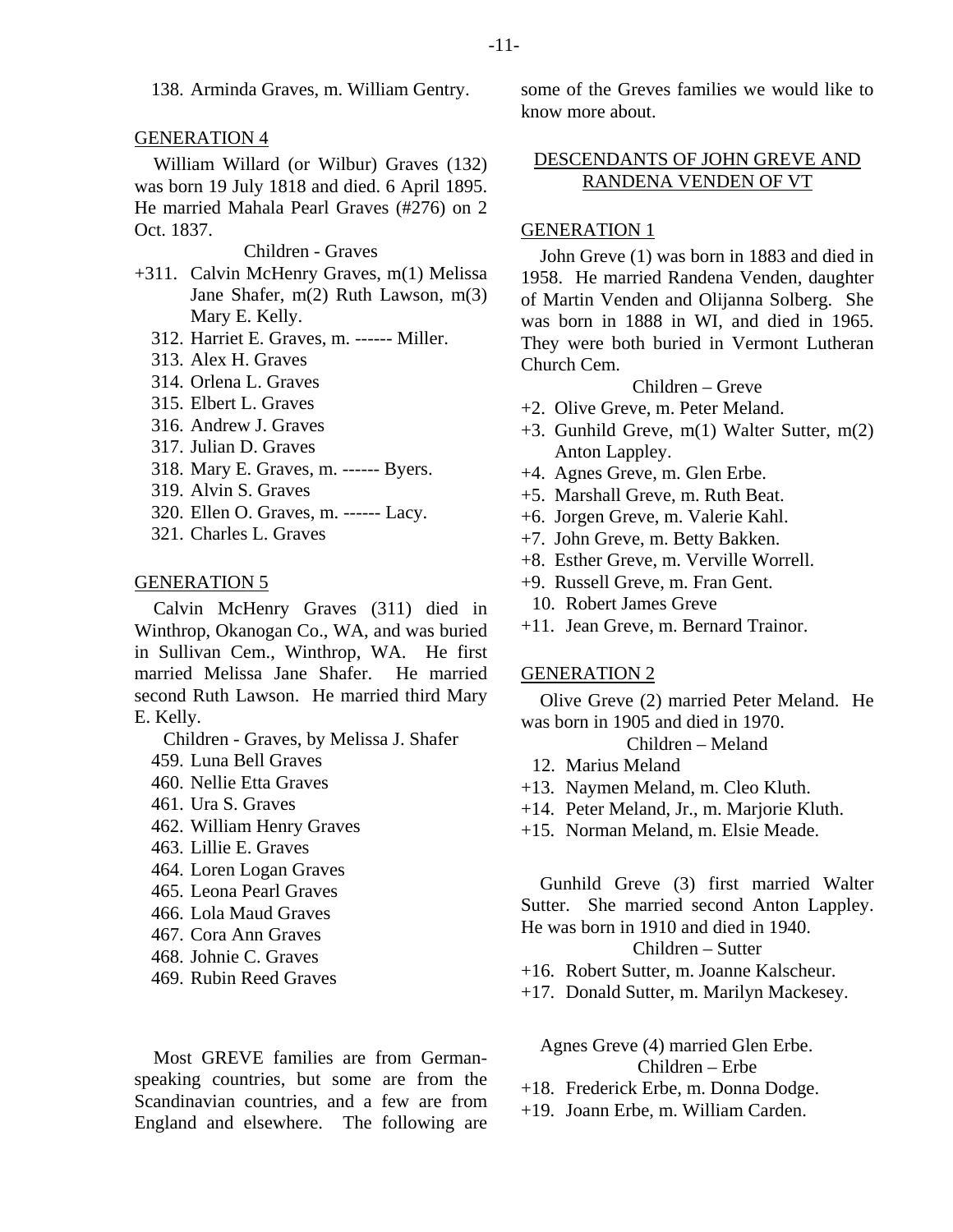$+20$ . James Erbe, m(1) Nadine Wilson, m(2) Chris Holden.

Marshall Greve (5) married Ruth Beat. Children – Greve 21. Gary Greve, m. Ann Krohn.

+22. Bruce Greve, m. Marilyn Freeman.

Jorgen Greve (6) married Valerie Kahl. Children – Greve

- 23. Alan Greve
- +24. Cheryl Greve, m. Terry Swingen.

25. Faye Greve, m. David Lorenz.

John Greve (7) married Betty Bakken. Children – Greve +26. Janet Greve, m. Douglas Nesheim.

Esther Greve (8) married Verville Worrell. Children – Worrell

- +27. Patricia Worrell, m. David Moore.
- +28. Nancy Worrell, m(1) John Allen, m(2) ------ Harrington.
- +29. Michael Worrell, m. Sandra Georgeson.

Russell Greve (9) married Fran Gent. She was born in 1923 and died about 1990.

## Children – Greve

- +30. Susan Greve, m. Tom Speth.
	- 31. Steven Greve
	- 32. Elizabeth Greve

Jean Greve (11) married Bernard Trainor. Children – Trainor

- 33. Vikki Trainor, m. Steve Willson.
- 34. Terri Trainor, m. Stephen Sutter.

# DESCENDANTS OF CHRISTIAN NIELSON GREVE AND ANE MADSATTER OF DENMARK

## GENERATION 1

Christian Nielson Greve (1) was born 25 Jan. 1778 and died 24 March 1856. He married Ane Madsdatter, his cousin from Dalbyover. Christian took over the farm in 1802, and possessed it during the national bankruptcy in 1813. He undoubtedly had great financial difficulties.

# Children – Greve

+2. Niels Christian Greve, b. 4 March 1813, m. Ane Kristine Christendatter, 1851, d. 17 April 1894.

#### GENERATION 2

Niels Christian Greve (2) was born 4 March 1813 and died 17 April 1894. He married Ane Kristine Christendatter in 1851. Niels took over the farm in 1851. It has been told that Ane had a marriage portion of "skaeppe," a Great Old Danish measure of money. Five of their sons and their daughter all died unmarried.

## Children – Greve

- +3. Christian Nielsen Greve, b. 13 May 1853, m. Kirsten Marie Jensen, d. 3 Dec. 1930.
	- 4. Child
- 5. Child
- 6. Child
- 7. Child
- 8. Child
- 9. Child

#### GENERATION 3

Christian Nielsen Greve (3) was born 13 May 1853 and died 3 Dec. 1930. He married Kirsten Marie Jensen, his cousin. Christian took over the farm in 1877. He and Kirsten had fifteen children, but three of them died a short time after birth.

# Children – Greve

- 10. Ane Nielsen Greve, b. 28 Feb. 1876, m. Soren Bay Schmidt.
- 11. Ane Kirstine Nielsen Greve, b. 10 June 1878, m. Mads Mortensen. Mads was from Unbyover. He possessed a farm near Spentrup Railway Station and later bought the farm "Buggeshoj" in Fjeldsted.
- 12. Niels Kristian Greve, b. 26 April 1880, m. Kristine Laursen. She was from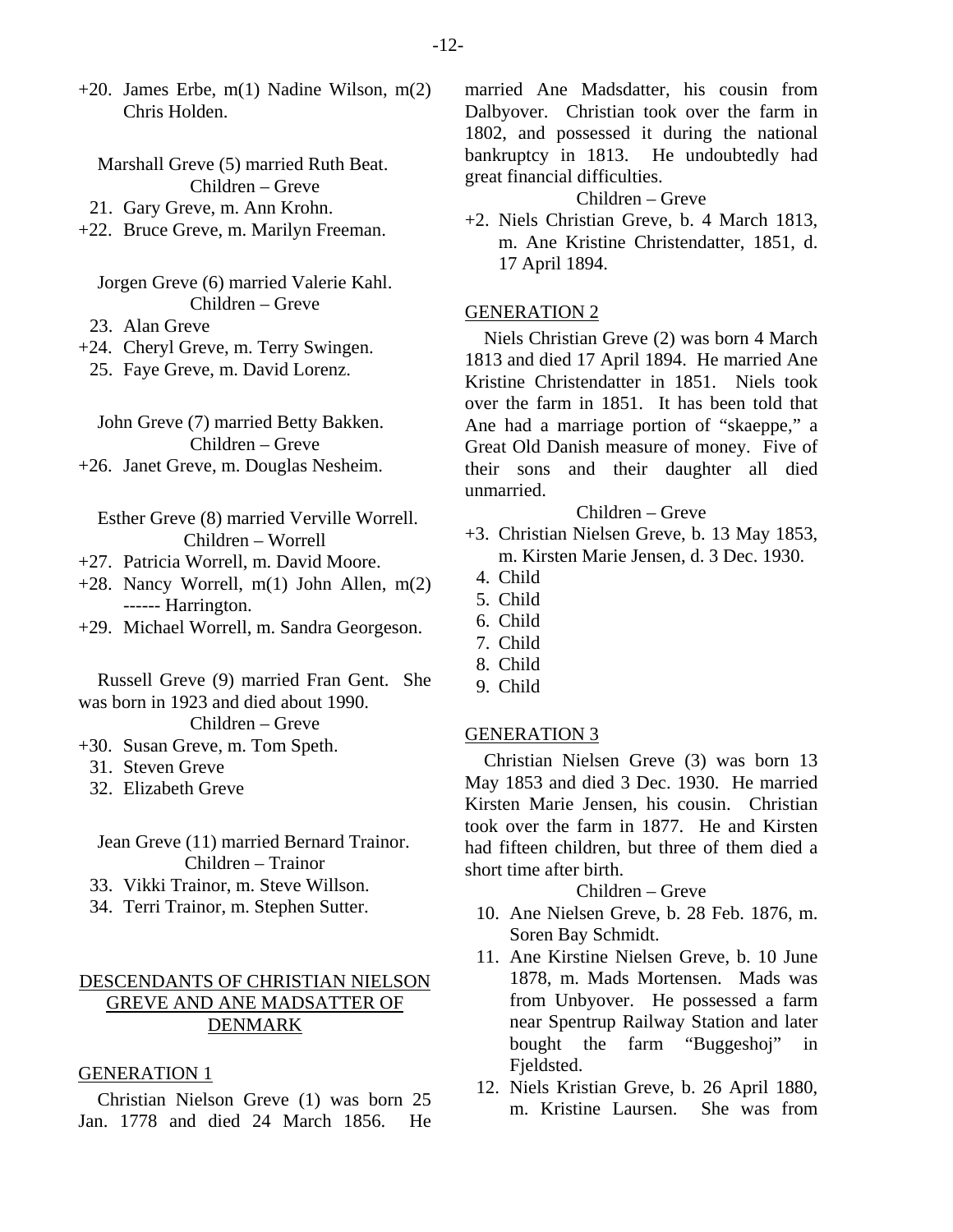Aistrup. Niels possessed the farm "Nordly" in Raaby.

- +13. Jens Kristian Nielsen Greve, b. 19 March 1882, m. Ane Marie Christensen.
	- 14. Kresten Svendsen Nielsen Greve, b. 30 Sept. 1884, m. Maren Jensen. She was from Vinstrup.
	- 15. Dorothea Marie Nielsen Greve, b. 1 Dec. 1886, m. Jens Sommer. He was from Gerlev. He and Dorothea possessed the first farm in Blenstrup, then a farm in Torring, and later one in Stoury.
- +16. Ane Marie Nielsen Greve, b. 24 July 1887, m. Neils Dalby.
	- 17. Jensine Kirstine Nielsen Greve, b. 29 March 1889. She became a teacher.
	- 18. Kirstine Petrine Nielsen Greve, b. 2 Aug. 1893, m. Anton Kristiansen. He was from Raaby Mark. They possessed a farm in Tvede.
	- 19. Karl Kristian Nielsen Greve, b. 11 June 1895, m. Karen Kjaersgaard. They possessed a farm in Katbjerg.
	- 20. Niels Peter Nielsen Greve, b. 18 Sept. 1896, m. Ane Mathilde Larsen. Niels became a teacher.
	- 21. Anton Marius Nielsen Greve, b. 14 Nov. 1897, m. Karen Arvad. They possessed a farm in Hvidsten for a few years, then bought a farm in Skrodstrup.

## GENERATION 4

Jens Kristian Nielsen Greve (13) was born 19 March 1882. He married Ane Marie Christensen. He possessed her family's farm until he took over the Greve family farm in Vinstrup. In 1925, Christian Nielsen Greve transferred the farm to Jens.

#### Children – Greve

 22. Rasmus Greve, m. Elizabeth Bugge. One child.

Ane Marie Nielsen Greve (16) was born 24 July 1887. She married Neils Dalby from Enslev. They eventually emigrated to America.

Children – Dalby

- +23. Dagmar Dalby, b. 13 Nov. 1913, m. Charles Gustov Swanson, 22 Nov. 1931, d. 31 May 1984.
	- 24. Morris Dalby
- 25. Einar Dalby
- 26. August Dalby
- 27. Robert Dalby
- 28. Andrew Dalby
- 29. Christian Dalby
- 30. Christina Dalby
- 31. Nels Dalby
- 32. Maida Dalby

The GRAVE name was originally a preferred form in England but, other than in Cumbria, England, today it mostly indicates a German origin. The following are a couple of the families, probably both from Germany, for which we need more information.

# DESCENDANTS OF GERD GRAVE OF GERMANY

#### GENERATION 1

Gerd Grave (1) was born after 1395. Children – Grave

+2. Eberhard Grave, m. ------ Hudepohl.

#### GENERATION 2

Eberhard Grave (2) married ------ Hudepohl. Children – Grave

+3. Gerd Grave, m. Catharina Mestergard, bef. 1526.

## GENERATION 3

Gerd Grave (3) was born after 1471. He married Catharina Mestergard, daughter of Gerd Mestergard, sometime before 1526. She was born in Osnabruck, Germany, and died after 1533.

## Children – Grave

+4. Eberhard Grave, b. 1521, m. Benigna Von Der Borch, d. 18 May 1582.

GENERATION 4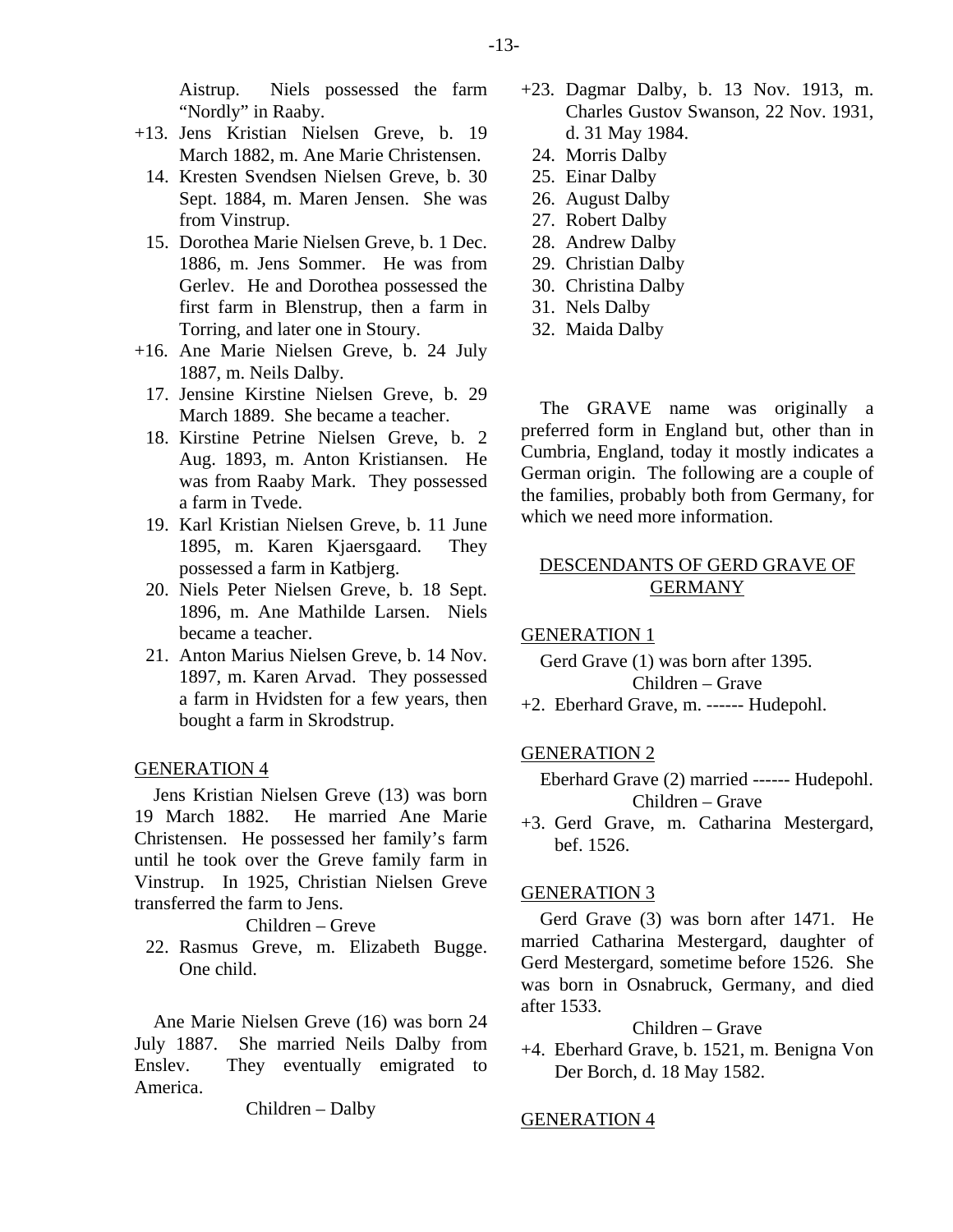Children – Grave +5. Johann Grave, m. Anna Tott.

## GENERATION 5

Johann Grave (5) was born in Osnabruck, Germany. He married Anna Tott.

Children – Grave

+6. Heinrich Grave, b. 14 Jan. 1588/89, m. Anna Maria Wolff Zur Todenwarth, 15 July 1616, d. 23 Nov. 1640.

# GENERATION 6

Heinrich Grave (6) was born 14 Jan. 588/89 in Osnabruck, Germany, and died 23 Nov. 1640. He married Anna Maria Wolff Zur Todenwarth, daughter of Sebastian Todenwarth and Anna Loscher, on 15 July 1616. She was born 26 Dec. 1596 in Speyer, and died 15 Dec. 1647 in Bremen.

Children – Grave

+7. Cahtarina Elisabeth Grave, b. 11 March 1625/26, m. Theophilus Schreiber, 28 Oct. 1651, d. 14 April 1684.

# GENERATION 7

Catharina Elisabeth Grave (7) was born 11 March 1625/26 in Hamburg, and died 14 April 1684 in Minden. She married Theophilus Schreiber, son of Henrich Schreiber and Christine Sobbe, on 28 Oct. 1651. He was born 7 Jan. 1624/25 in Minden, and died 19 Dec. 1685.

Children – Schreiber

+8. Anna Margarethe Schreiber, b. 9 Jan. 1652/53, m. Bodo Oldekop, 6 June 1677, d. 30 Aug. 1691.

# GENERATION 8

Anna Margarethe Schreiber (8) was born 9 Jan. 1652/53 in Minden, and died 30 Aug.

1691 in Wolfenbuttel. She married Bodo Oldekop, son of Justus Oldekop and Elisabeth Roth, on 6 June 1677 in Minden. He was born 18 Nov. 1641 in Hildesheim, and died 12 May 1694 in Wolfenbuttel.

Children - Oldekop

+9. Anna Maria Oldekop, b. 6 March 1685/86, m. Anton Daniel Stockhausen, 16 May 1713, d. 10 Nov. 1728.

# DESCENDANTS OF HENRY GRAVE AND MARGARET TRENTMAN OF DAYTON, OH

# GENERATION 1

Henry Grave (1) was born 4 Sept. 1859 and died from a heart attack 26 April 1931. He was a Roman Catholic and worked as a contractor. He married Margaret Trentman. She was born 30 Aug. 1863, died 8 June 1940, and was buried in Calvary Cem., Dayton, Montgomery Co., OH.

# Children – Grave

+2. Louise Marie Grave, b. 17 Nov. 1895, m. Cyril William Hinders, d. 30 Oct. 1973.

## GENERATION 2

Louise Marie Grave (2) was born 17 Nov. 1895, died of cancer 30 Oct. 1973, and was buried in Calvary Cem., Dayton, Montgomery Co., OH. She married Cyril William Hinders, son of John Hinders and Louisa Beechner. He was born at home 18 July 1896 in Celina, Mercer Co., OH, died 19 Nov. 1979, and was buried in Calvary Cem., Dayton, OH. He died of prostate cancer. They were both Roman Catholic and of German descent. Louise operated a restaurant on Stewart Street in Dayton, OH, and Cyril worked as a machine operator.

- +3. Mary Eileen Hinders, m. Robert Kenneth Randall.
- 4. Elizabeth Jean Hinders
- +5. Shirley Helen Hinders, m(1) Joe Vaughn, m(2) William Lee Tippy.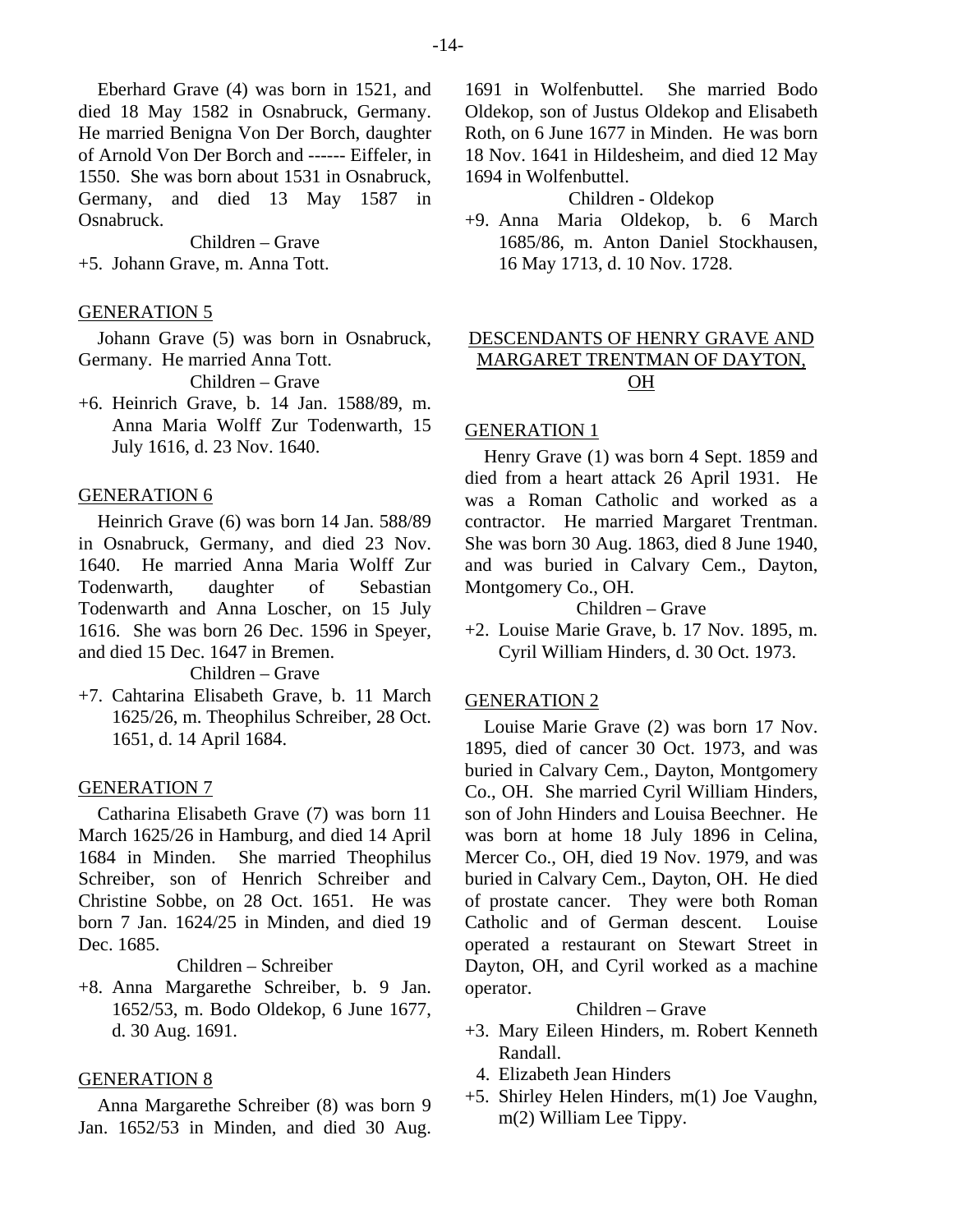#### *MISCELLANEOUS GRAVES FAMILIES*

Ms. Teresa Carr Fisher, formerly of Charleston, WV, and Nashville, TN, is looking for the ancestry of THOMAS GRAVES of NC & Gallia Co., OH, as discussed below. Are Riley Graves and Ira Graves, mentioned below, related to this Thomas Graves?

# DESCENDANTS OF THOMAS GRAVES AND REBECCA LAWLESS OF NC & OH

#### GENERATION 1

Thomas Graves (1) was born about 1794 in NC. He married Rebecca Lawless (or Lallis) on 29 Jan. 1814 in Ohio, possibly Gallia Co., by Charles Buck, Justice of the Peace. She was born about 1795 in NC.

They were in the 1860 census for Vinton Post Office, Morgan Twp., Gallia Co., OH, page 141, house 1030, family 965: Thomas Graves, age 66, M. farmer; Rebecca Graves, 65, F; Emiline (?) Boyles (?), 14, F. Next door (house 1031, family 966) was: Jackson Sexton, 28, M, farmer; Mary Sexton, 28, F; Hellen Sexton, 5, F; Daniel Sexton, 3, M.

In the 1860 census on the next page (house 1033, family 967) was: Riley Graves, 45, M, farmer, Eley (?) Graves, 28, F; Clarinda Graves, 18, F; William T., 15, M; Mary Graves, 4, F; Melinda, 3, F; Lydia A., 8/12, F. In the IGI is a record of the marriage of Riley Graves to Melinda Pearce 29 Jan. 1841 in Gallia Co., OH, and another record of his marriage to Alsy Pearce 31 March 1849 in Gallia Co., OH. It seems likely that Riley Graves was related to Thomas Graves, possibly his son, but no evidence for a specific connection is presently known.

There was a Thomas Graves, probably this Thomas, in Springfield Twp., Gallia Co., OH on p. 57 in the 1820 census, and on p. 177 in the 1830 census. In the 1840 census he was in Morgan Twp., Gallia Co., OH, p. 23. In the 1880 census, an Ira Graves was living in Springfield Twp., Gallia Co., OH. It is possible that Ira was the oldest son of Thomas Graves, and perhaps he was still living in Springfield Twp. because (being the oldest) he had taken over the family farm. The census information: Ira Graves, age 60, farmer; Sarah Graves, wife, 54; Alonzo Graves, 24; Perry Graves, 16; Margaret Graves, 13; William Russell, father-in-law, 84. Ira, his wife and children were all born in OH, his parents were both born in NC, and her parents were both born in VA. Ira Graves married Sarah Jane Russell 12 June 1845 in Gallia Co., OH, according to the IGI.

Children - Graves

- +2. Thomas Graves, b.c. 1828, m. Susan ------.
- +3. Mary Graves, b. 5 Feb. 1832, m. Jackson Sexton.

#### GENERATION 2

Thomas Graves (2) was born about 1828 in OH. He married Susan ------. She was born about 1832 in OH. They were listed in the census for Gallia Co., OH in 1850 and 1860. The 1860 census for Morgan Twp., Gallia Co., OH, house 1078, listed: Thomas Graves, 32, M, stone mason; Susan Graves, 28, F; Margaret L. Graves, 11, F; Jonah, 6, M; Merinda, 4, F; Rebecca Graves, 3, F; and Daniel Eno (?), 23, M. This last name (which is very difficult to read) may have either been a farm worker or a brother-in-law. It is the surname of a neighboring family.

The 1880 census for Huntington, Gallia Co., OH, page 426B, lists Thomas Graves, age 57, born OH, farmer, both parents born in NC, but no wife (who probably died 1870-1880). Children were: Margaret L., 29, Rebecca, 21, Mary, 18, Peter, 17, Ellen, 12, Fannie, 10.

- 4. Margaret L. Graves, b.c. 1849.
- 5. Jonah Graves, b.c. 1854.
- 6. Meranda (or Merinda) Graves, b.c. 1856.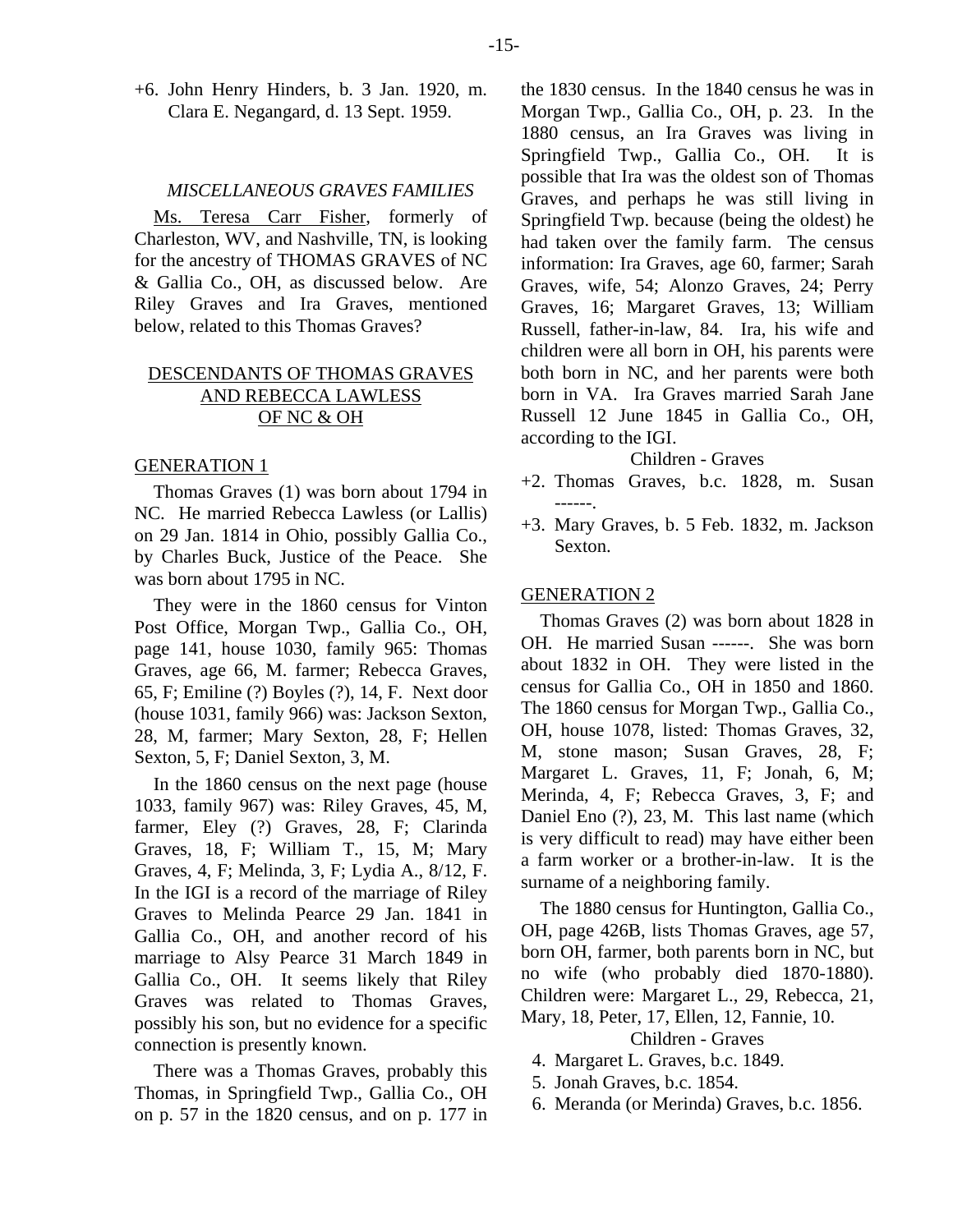- +7. Rebecca J. Graves, b.c. 1857, m. William Henry Duncan, 14 Feb. 1878.
	- 8. Mary Graves, b.c. 1862.
	- 9. Peter Graves, b.c. 1863-1864 (OH), m. Flora Anson, c. 1897. She was b.c. 1866- 1867 in OH. According to the 1910 census, they had been married 13 years and had no children. In 1920 they had a nephew, Marion Anson, living with them, and in 1910 they lived 2 houses away from Thomas S. Anson, his wife Viola J., and 4 children, almost certainly the family of Flora.
	- 10. Ellen Graves, b.c. 1868.
	- 11. Fannie Graves, b.c. 1870.

Mary ("Pollie") Graves (3) was born 5 Feb. 1832 in Porter, Gallia Co., OH. She married Jackson Sexton. He was born 29 Feb. 1829 in VA. All their children were born in Porter, Gallia Co., OH. They were listed in the 1880 census for Blount, Vermilion Co., IL, all born in OH: Jackson, 49; Mary, 48; Daniel, 24; Ellen, 25.

Children - Sexton

- 12. Curtis Sexton, b. 2 Jan. 1854.
- 13. Ellen Sexton, b. 23 Dec. 1854.
- +14. Daniel Sexton, b. 17 Oct. 1856, m. Harriet Lane.

#### GENERATION 3

Rebecca J. Graves (7) married William Henry Duncan on 14 Feb. 1878 in Mason Co., WV.

Children - Duncan

- 15. Walter Duncan
- +16. Rosetta M. Duncan, m. Andrew Jackson Hall.

Daniel Sexton (14) was born 17 Oct. 1856 in Porter, Gallia Co., OH. He married Harriet Lane. She was born 30 Dec. 1861 in Madison, Jefferson Co., IN. All their children were born in Dunlap, Morris Co., KS.

Children - Sexton

 17. Charles Curtis Sexton, b. 2 Jan. 1854 (probably should be 1884).

- 18. Enos Sexton, b.c. 1885, m. Della Hilton.
- 19. Mary Jane Sexton, b. 17 Jan. 1886, m. Guiltord (or Guilford?) S. Nichols.
- +20. Edith Rose Sexton, b. 1 Nov. 1887, m. William Clarence Eckert.
- 21. Edward Martin Sexton, b. 1 Dec. 1889.
- 22. Enos Wilbur Sexton, b. 19 Feb. 1892, m. Della Hylton.
- 23. Charles Curtis Sexton, b. 15 Dec. 1895.
- 24. Herman Sexton, b. 15 Oct. 1898, m. ------.
- 25. Thomas Daniel Sexton, b. 3 Oct. 1902, m. ------.

## *NORTHERN GRAVES FAMILIES*

Mr. James K. Mellow, 69 Fair Oaks, St. Louis, MO 63124-1521, is looking for the ancestry of his ancestor WILLIS GRAVES, discussed in the following genealogy. Some of the information is from his cousin, Mrs. Nellie Jane Trent, formerly of Ladue, MO.

# DESCENDANTS OF WILLIS GRAVES AND SARAH TORREY NELSON OF MA & OH

## GENERATION 1

Willis Graves (1) was born about 1809- 1810, possibly in Milford, Worcester Co., MA, and died between 16 July 1887 and 15 May 1888 in Cincinnati, OH. He married Sarah ("Sally") Torrey Nelson, daughter of Newell Nelson and Betsey Kelley, on 20 April 1836 in Milford, MA. Their intention of marriage was recorded in Holliston, Middlesex Co., MA on 8 March 1836 (stated that she was of Milford). She was born 5 June 1810 and died 28 Nov. 1841, both in Milford, MA. It appears that Willis probably married second (after Sarah died) Lydia P. Perry of Hopkinton, Middlesex Co., MA, since their intention was recorded in Holliston between Feb. 17 and March 9, 1844, and they married March 7, 1844. (It is assumed this marriage to Lydia was for the same Willis Graves, but there is no proof of that.)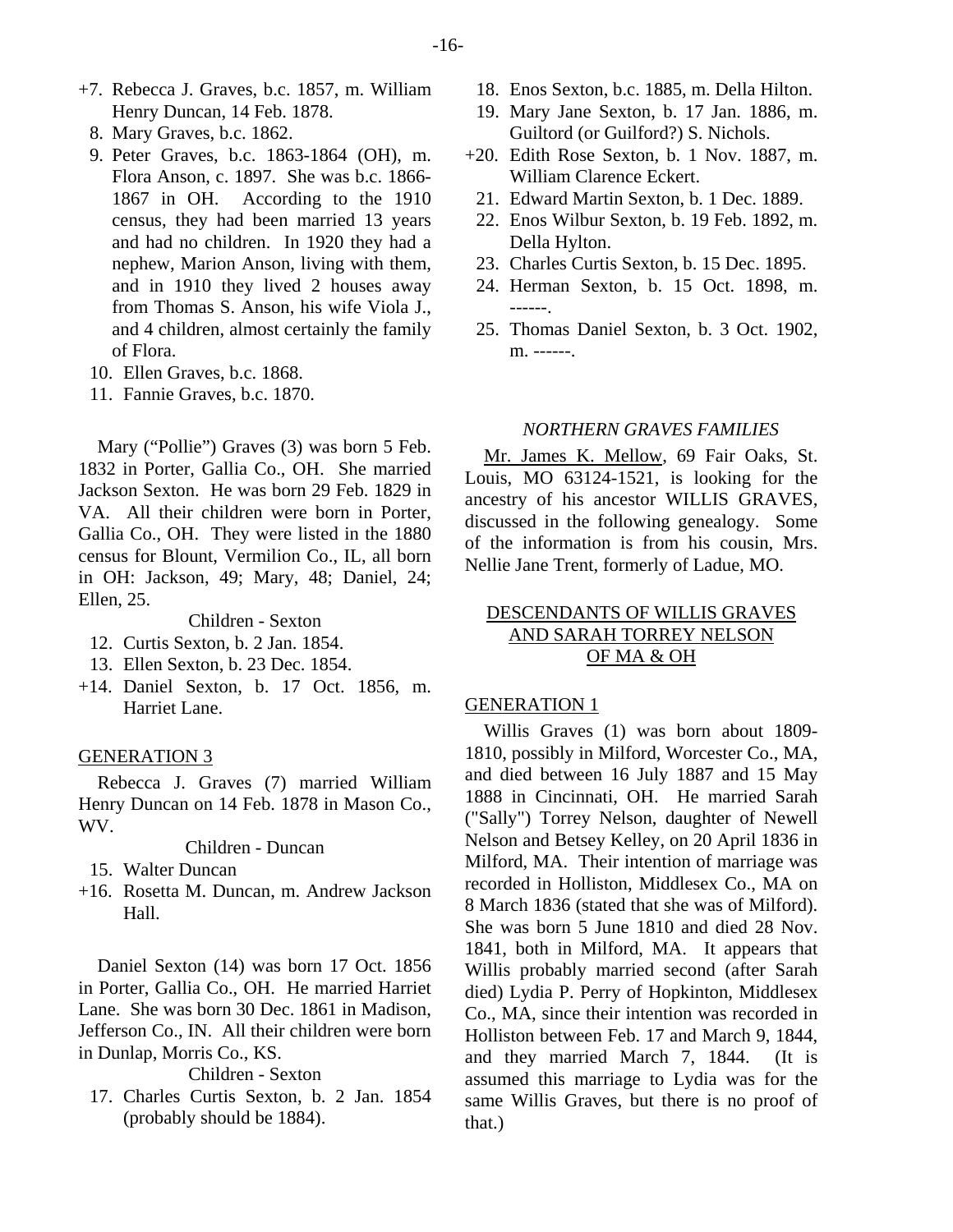#### Children - Graves

+2. Willis Nelson Graves, b.c. 1837, m. Lucy M. Valentine, 4 Jan. 1866, d. 25 Nov. 1909.

#### GENERATION 2

Willis Nelson Graves (2) was born about 1837 in Holliston, MA, and died 25 Nov. 1909 in St. Louis, MO. He married Lucy M. Valentine on 4 Jan. 1866 in Hamilton Co., OH, probably in Cincinnati. She was born 28 March 1841 in Buffalo, NY, and died 8 May 1925 in St. Louis, MO. Both Willis and Lucy were buried in Bellfountain Cem., St. Louis, MO, as was their son Albert.

According to a sketch about their son-inlaw, James Stewart Kuhn, "Willis Nelson Graves was for over forty years general manager of the Hydraulic Pressed Brick Company, and is known in the world of inventions as the inventor of the hydraulic presses which practically revolutionized the methods of manufacturing the fine building brick."

## Children - Graves

- +3. Nellie Nelson Graves, b. 14 Oct. 1868, m. James Stewart Kuhn, 9 Jan. 1895, d. 6 Sept. 1953.
	- 4. Albert M. Graves, b. 1871, m. Mae Warren, d. 1958.
	- 5. Willis V. Graves, m. Nellie Broe.

#### GENERATION 3

Nellie Nelson Graves (3) was born 14 Oct. 1868 and died 6 Sept. 1953, both in St. Louis, MO. She graduated from Central High School in St. Louis. She married James Stewart Kuhn, son of Daniel C. (or D.) Kuhn and Elizabeth Jane Stewart, on 9 Jan. 1895 in St. Louis. He was born 5 Sept. 1867 and died 12 April 1923, both in St. Louis. They were both buried in Bellfountain Cem., St. Louis, MO.

An obituary and biographical sketch of him states that he "was for many years a successful coal merchant, entering that business as a clerk and for many years was partner and an executive in some of the leading wholesale and retail organizations handling fuel... His father, Dr. Daniel D. Kuhn, was a highly venerated physician who practiced medicine at Saint Louis for half a century. He was born in Pennsylvania, of Pennsylvania Dutch ancestry."

"Mrs. Kuhn and her family are members of the Tyler Place Presbyterian Church and she is also active in the Ladies Aid and foreign missionary societies."

## Children - Kuhn

- +6. Lucy Graves Kuhn, b. 22 Aug. 1896, m. George Edward Mellow, 9 April 1921, d. 27 April 1965.
- +7. Helen Elizabeth Kuhn, b. 30 May 1898, m. Richard Wesley Mellow, 7 July 1919.

Mr. & Mrs. William M. Graves III, 12 Clerbrook Lane, St. Louis, MO 63124 (wgraves01@earthlink.net), are looking for the ancestry of THOMAS J. GRAVES and more information on the descendants. It is believed that this family is descended from the Quaker family of THOMAS GRAVES of New Castle Co., DE, but the connection is not known.

# DESCENDANTS OF THOMAS J. GRAVES OF OH & DE

## GENERATION 1

Thomas J. Graves (1) was born in 1844 in Cinncinatti, OH (according to his Civil War discharge certificate), but the 1870 census gave the date as about 1841 in OH, and the 1880 census gave it as about 1842 in IN. He first married Jenney, probably Carr. He married second Emma L. ------.

The 1870 census (enumerated 23 June 1870) for Wilmington, Div. 1, New Castle Co., DE, listed Thomas J., 29, occupation cabinet manufacturing (difficult to read), real estate value \$1,500, personal property \$6,000, born OH; wife Jenney C., 27, born Ireland, children all born in DE, Kate B., 10, Willie, 9, Thomas, 1, Samuel, 25 days (b. May), and Fannie Carr, 55, born Ireland (Jenney's mother?). The 1880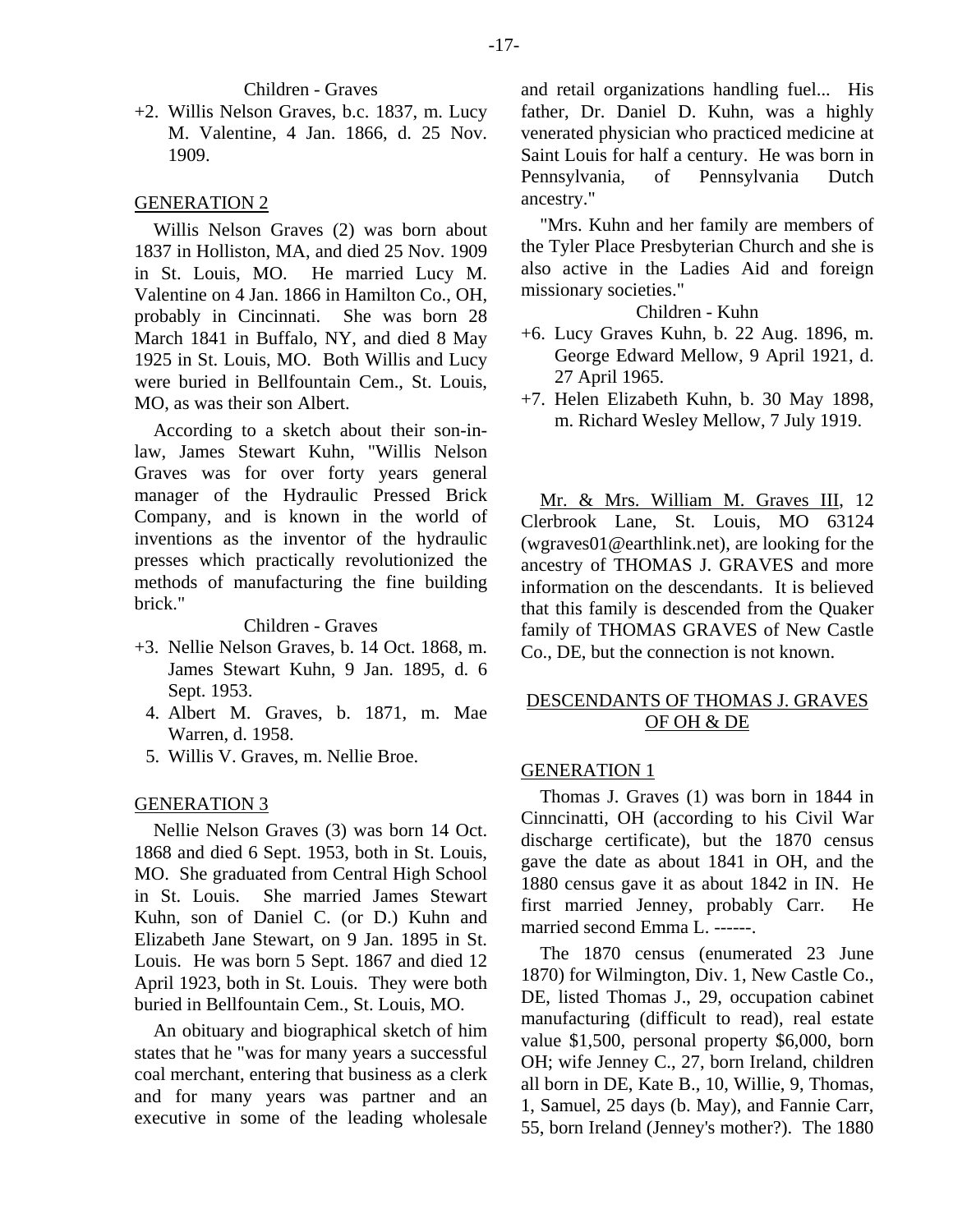census for Wilmington, DE, listed Thomas, 38, b. IN, father and mother both born DE, wife Emma L., 25, father b. DE, mother b. PA, sons (all born in DE) Willie, 19, apprentice to plumber, Thomas, 12, Harry, 3. For the first 2 boys, their mother was b. Ireland, and Harry's mother was b. PA. The father of all 3 was listed as born in IN.

He served as a Sergeant in 1st Lt. W. T. Warner's Company C, 4th Regt. of Delaware Infantry Volunteers, was enrolled 18 Sept. 1862 to serve 3 years, and was discharged 13 May 1865 in Philadelphia, PA. According to his discharge certificate, he was 21 years of age, 5 feet 6 inches tall, dark complexion, dark eyes, dark hair, and his occupation when enrolled was morocco (leather) dresser. In 1870 he lived on 4th St., Wilmington, DE.

Children - Graves, by Jenney Carr

- 2. Kate B. Graves, b.c. 1860.
- +3. William Middleton Graves, b. 26 April 1863, m. Ellen Marie Daley, d. 12 Nov. 1953.
	- 4. Thomas Graves, b.c. 1869.
	- 5. Samuel Graves, b.c. 29 May 1870. Children - Graves, by Emma L. ------
	- 6. Harry Graves, b.c. 1877.

## GENERATION 2

William Middleton Graves (3) was born 26 April 1863 in Wilmington, DE, died 12 Nov. 1953 in St. Louis, MO, and was buried in Mt. Olive Cem., Chicago, IL (111st and California Ave., Lot no. NN152-6). He was raised by an aunt who was married to Robert R. Robertson (a prominent family at that time). Supposedly, some relatives were connected with Old Swedes Church in Wilmington. He married Ellen Marie Daley. She was born and raised in Phoenixville, PA, and died in 1945 in St. Louis, MO. Her ancestors were from Wales, U.K. They lived at 1340 Orange St., Wilmington, DE in March 1896, according to the 1900 census.

Children - Graves

- 7. Ethel Graves
- 8. John Paul Graves
- +9. William Middleton Graves, Jr., m. ------.

Mr. Paul Cobb, 40 Patten Rd., Norton, MA 02766 (pec4gen@tmlp.com), would like to know the parents and ancestry of TAMAR GRAVES (or Grave), discussed below.

# DESCENDANTS OF TAMAR GRAVE/GRAVES AND LYMAN FULLER OF SCITUATE, RI & GRAFTON, MA

## GENERATION 1

Tamar Graves (1) was born 11 Jan. 1800, possibly in Scituate, RI. Her surname may have been Grave. She married Lyman Fuller about 1821, probably in Scituate, Providence Co., RI. She was said to be of Scituate, RI. They had 10 children, the first 7 born in Scituate, RI, and the last 3 born in Grafton, Worcester Co., MA, according to the International Genealogical Index.

Children - Fuller

- 2. George Fuller, b. 23 Sept. 1822.
- 3. Maria Fuller, b. 15 Sept. 1824.
- 4. Sophia Fuller, b. 13 Aug. 1826.
- 5. Horace Fuller, b. 27 May 1829.
- 6. Henry Fuller, b. 2 March 1832.
- 7. Albert Fuller, b. 22 Feb. 1835.
- 8. Emily Fuller, b. 26 Nov. 1837.
- 9. Oscar Fuller, b. 10 Sept. 1841.
- 10. Edgar Fuller, b. 10 Sept. 1841.
- +11. Ellen F. Fuller, b. 26 July 1843, m(1) Lyman Moffitt, m(2) Samuel Augustus Cobb, 19 Nov. 1886.

#### GENERATION 2

Ellen F. Fuller (11) was born 26 July 1843 in Grafton, Worcester Co., MA. She first married Lyman Moffitt (or Moffit?). He was born 22 Dec. 1837 in Killingly, CT, and died 17 Aug. 1885 in Attleboro, Bristol Co., MA. They had 3 daughters who married 3 Cobb brothers of Wrentham, MA. She married second Samuel Augustus Cobb on 19 Nov. 1886 in Wrentham, Norfolk Co., MA.

Children - Moffitt

12. daughter, m. ------ Cobb.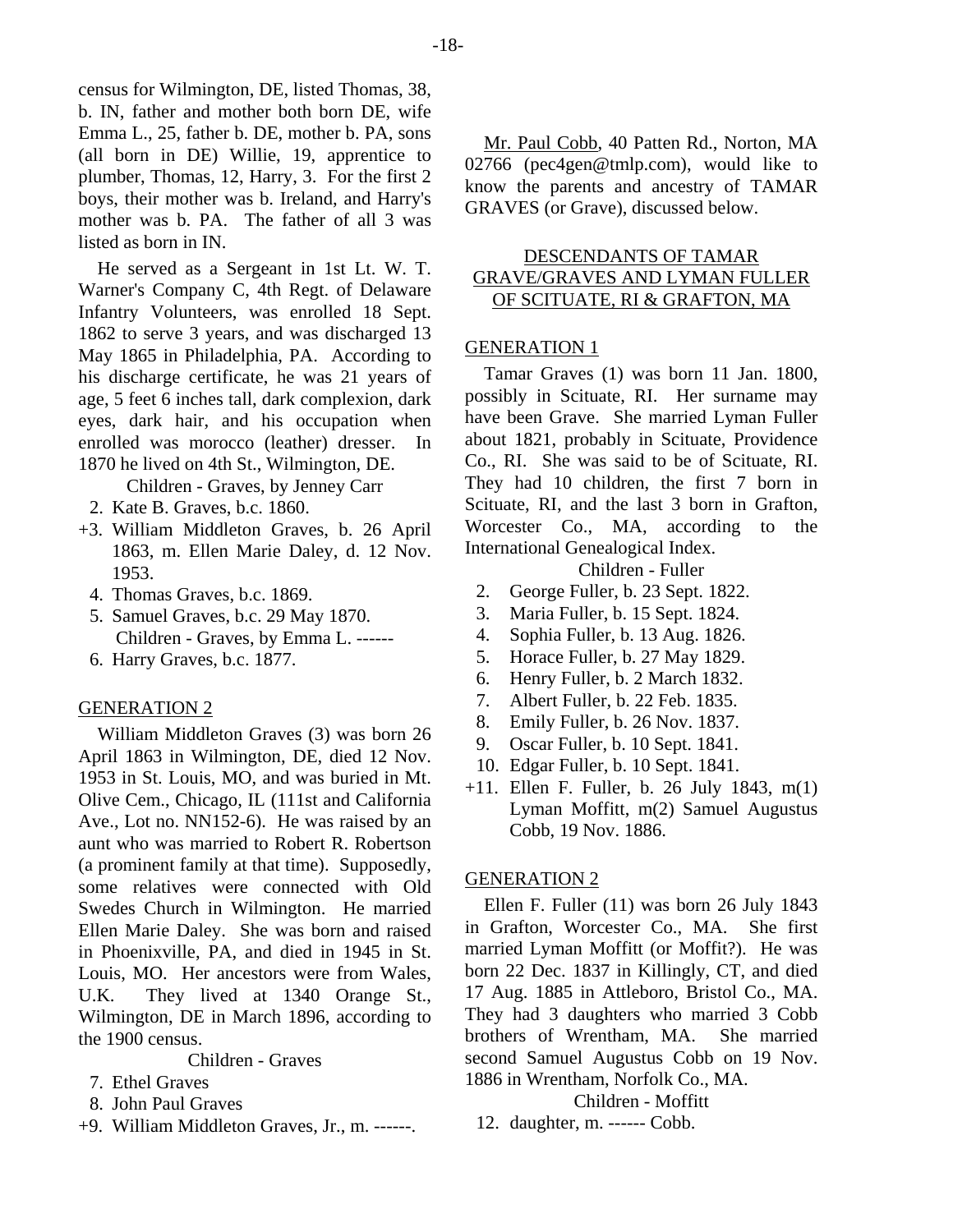- 13. Emily Thankful Morritt, b. 25 Nov. 1870 (Attleboro Falls, Bristol Co., MA), m. ------ Cobb.
- 14. daughter, m. ------ Cobb. Children - Cobb
- 15. Wendell P. Cobb, b. Dec. 1879 (Wrentham, MA). This date of birth is before the supposed death of Ellen's first husband.

Ms. Dorothy Marcum, 904 Carver St., Lake Wales, FL 33853 (aunelm@aol.com), found some old photos and postcards at a flea market that date from the late 1800's and early 1900's. She is not a Graves descendant, but would like to return these items to family members. She is interested in finding the family, but she sent the items to me (Ken Graves). I have not yet been able to place this family.

The person involved is Myra E. Clark (or Clarke). She was probably born before 1890, and married LYNDON D. GRAVES. She was probably from Massachusetts, and lived in Sunderland, MA, Montague, MA, and Babson Park, FL. People mentioned on the postcards are George E. Clark, Hattie, Laura, Uncle Ed, Elsie, Josie, and Nellie. Please let us know if you can identify this family.

Mr. Steve Richey, RR 1, Box 43K, Farmer City, IL 61842, and Mr. Bill Bennett, 814 First St., Rodeo, CA 94572 (WillWoodB@aol.com) are looiking for more information on the family and ancestry of SOCRATES RENALDO GRAVES, discussed below.

It seems likely that Socrates was descended either from Thomas Graves of Hartford, CT & Hatfield, MA (gen. 168) or from John Graves of Concord, MA (gen. 166), but no connection to either family has yet been found.

# DESCENDANTS OF SOCRATES RENALDO GRAVES AND ASENETH ------ OF VT, NY, OH & IL

## GENERATION 1

Socrates Renaldo Graves (1) was born about 1812 in VT. He married Aseneth ------, perhaps about 1832. She was born about 1817 in NY. The family was in the 1850 census for Antioch, Lake Co., IL, page 80, enumerated 28 Oct. 1850. Socrates and his two oldest sons, Ezra and Franklin, were listed as farmers. The first 3 children were born in NY, the next 2 in OH, and the last 3 in IL.

The large gap between the fifth child and the sixth is suspicious. Perhaps a first wife died and Aseneth was his second wife.

## Children - Graves

- 2. Ezra W. Graves, b.c. 1833. There was an Ezra Graves in the 1880 census in Black Creek, Outagamie Co., WI, living in the household of John G. and Flora Shaw. He was listed as age 52 (b.c. 1828), born in NY, both parents born in NY. With him was Elizabeth Graves, age 70, born NY. This is probably not the correct Ezra Graves.
- 3. Franklin W. Graves, b.c. 1834. In the 1880 census for Tallula, Menard Co., IL, he was living in the household of Ira and Mary R. Cranmer, both from PA, and was age 45, single, wagon maker.
- 4. Mahitable Graves, b.c. 1835.
- 5. Harrison N. Graves, b.c. 1837.
- 6. Oren E. Graves, b.c. 1838. He was probably the one listed in the 1880 census in Beloit, Mitchell Co., KS, age 40, farm laborer, born in OH, both parents born in NY, with wife Malinda, age 44, born in IN, both parents born in OH. No children were listed.
- 7. Laura S. Graves, b.c. 1847.
- 8. Arminda Graves, b.c. 1848.
- +9. Socrates Renaldo Graves, b. 15 April 1850, m. Eva Chapman, 7 Oct. 1872.

#### GENERATION 2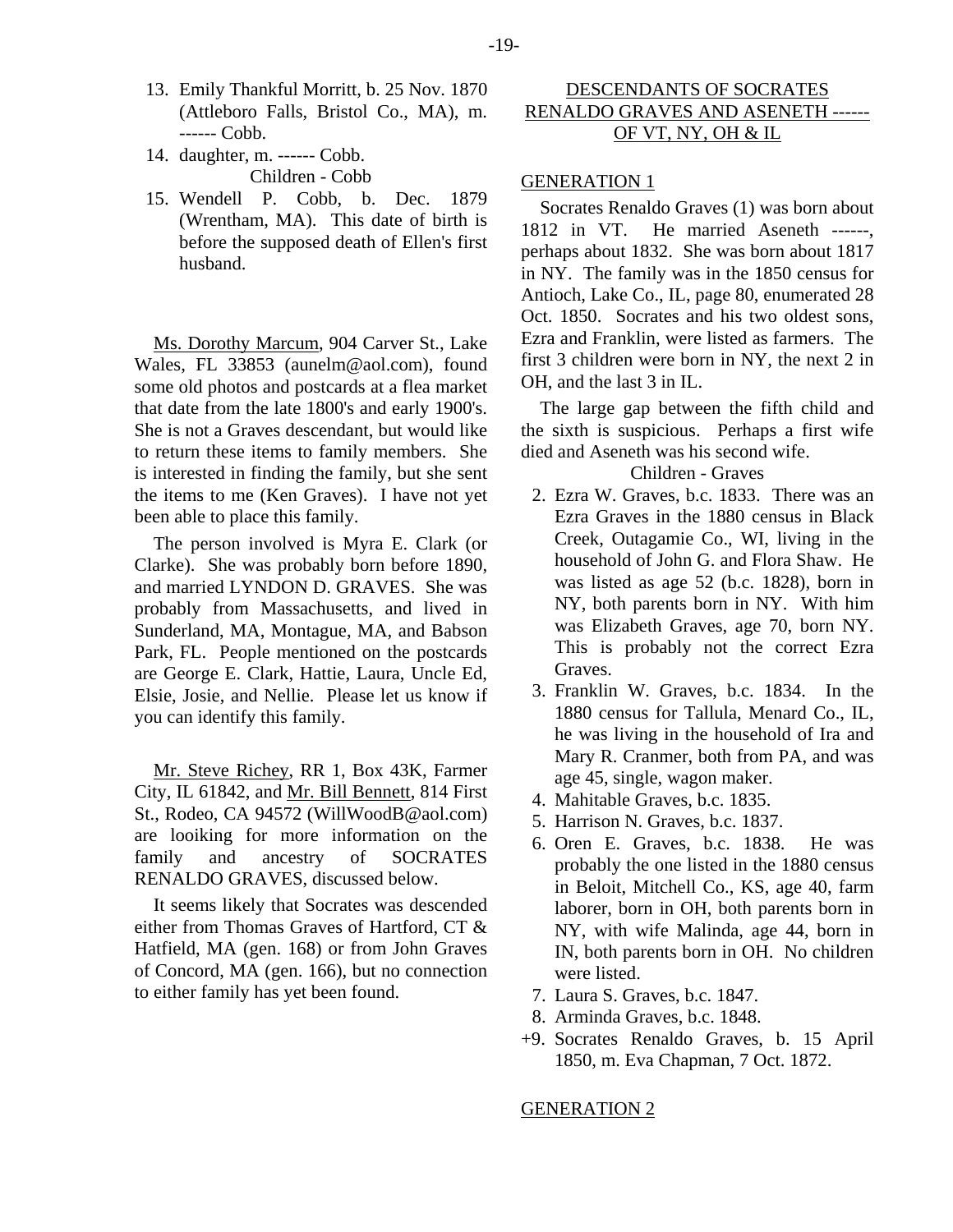Socrates Renaldo Graves (9) was born 15 April 1850 in Antioch, Lake Co., IL. He married Eva (or Ann) Chapman on 7 Oct. 1872 in Scott, IL. They moved to Montana.

Children - Graves

- +10. Durward Chester Graves, b. 12 April 1872, m. Adella Hess, d. 12 April 1946.
	- 11. Ned Graves, b.c. 1877.
	- 12. Anna Sybil (or Syble) Graves, b.c. 1878, bur. Eureka, CA.
	- 13. Bayard ("Bay") Wilhelm Graves, b.c. 1881, m. Mable Hess.
	- 14. Eva Dakota Graves, b.c. 1888.

#### GENERATION 3

Durward Chester Graves (10), called Chester, was born 12 April 1872 in Butte, MT, and died 12 April 1946 in Oakland, CA. He married Adella Hess. She was born 27 July 1883 in Old Pioneer, MT, near Gold Creek, and died 3 Feb. 1952 in Rodeo, CA. They moved from Montana to California just after 1900. After the 1906 earthquake in San Francisco, where Chester was a streetcar conductor, the family moved across the bay to Oakland.

Children - Graves

- 15. Irma Vivian Graves, b. 27 June 1899 (Gibsonville, MT?), m. Manuel Louis Cardoza, 17 March 1915, d. 3 April 1925 (Richmond, CA?).
- 16. Durward Chester Graves, b. 10 Nov. 1900 (Pony, MT, m. Doris Peterman, Oct. 1935, d. 22 Oct. 1968 (San Francisco, CA).
- 17. Eva M. Graves, b. 20 March 19--, m. Alfredus Freitas, 1961. Bur. Fairfield, CA.
- 18. Mabel Graves, b. 22 March 1904 (San Francisco, CA), m. Joseph Nunes, 9 Oct. 1920, d. 1981 (Greenbrae, CA).
- 19. Edward N. Graves, d. Italy.

## *SOUTHERN GRAVES FAMILIES*

Charles and Gloria Alcorn, 918 Randa, Copperas Cove, TX 76522 (galcorn@ seacove.net), would like to find the ancestry of JAMES FISHER GRAVES in the next paragraph.

James Fisher Graves (1) was born 25 Dec. 1884, and died in 1966 in Del Rio, TX. He married Narcissus E. Lockley on 23 Dec. 1903. She was born in 1885 in TX. (R-1)

#### Children - Graves

- 2. Arthur C. Graves, b. 11 Aug. 1906.
- 3. Daisy Lee Clara Graves, b. 14 Feb. 1908. Grandmother of Charles Alcorn.
- 4. Eva Marie Graves
- 5. Claudie Mae Graves
- 6. Robert Wesley Graves, b. 1916.

## *CAPT. THOMAS GRAVES OF VA*

Ms. Cynthia Zaddack, 2617 123rd Ave. SW, Olympia, WA 98512 (olyzgirl@aol.com), is descended from Capt. THOMAS GRAVES of VA: John<sup>2</sup>, Ralph<sup>3</sup>, Ralph<sup>4</sup>, John<sup>5</sup>, John<sup>6</sup>, John<sup>7</sup>, Richard<sup>8</sup>, Nancy<sup>9</sup> m. James Green Stokes. Any further information and documentation on this line, especially generations 7-9, will be appreciated. She has sent the following information on descendants of Nancy<sup>9</sup> Graves.

## GENERATION 9

Nancy Graves (1) was born 6 Jan. 1811 in NC, and died 25 May 1878 in Crossville, White Co., IL. She married James Green Stokes, son of Young Stokes and Sarah Zaddock, on 22 March 1827 in Crossville, IL. He was born 16 Sept. 1804 in TN, and died 17 July 1873 in Crossville, IL.

#### Children - Stokes

- +2. George Locke Stokes, b. 14 Aug. 1829, m. Sarah Graham, d. 1882.
- +3. Lucinda B. Stokes, b. 8 Dec. 1831, m. David Slinger.
	- 4. John M. Stokes, b. 20 Oct. 1833.
- +5. James Green Stokes, Jr., b. 12 Nov. 1836, m. Mary Ann Brown.
- +6. Sarah Jane Stokes, b. 2 Sept. 1838, m. John Sheridan.
	- 7. Mary A. Stokes, b. 2 Sept. 1840.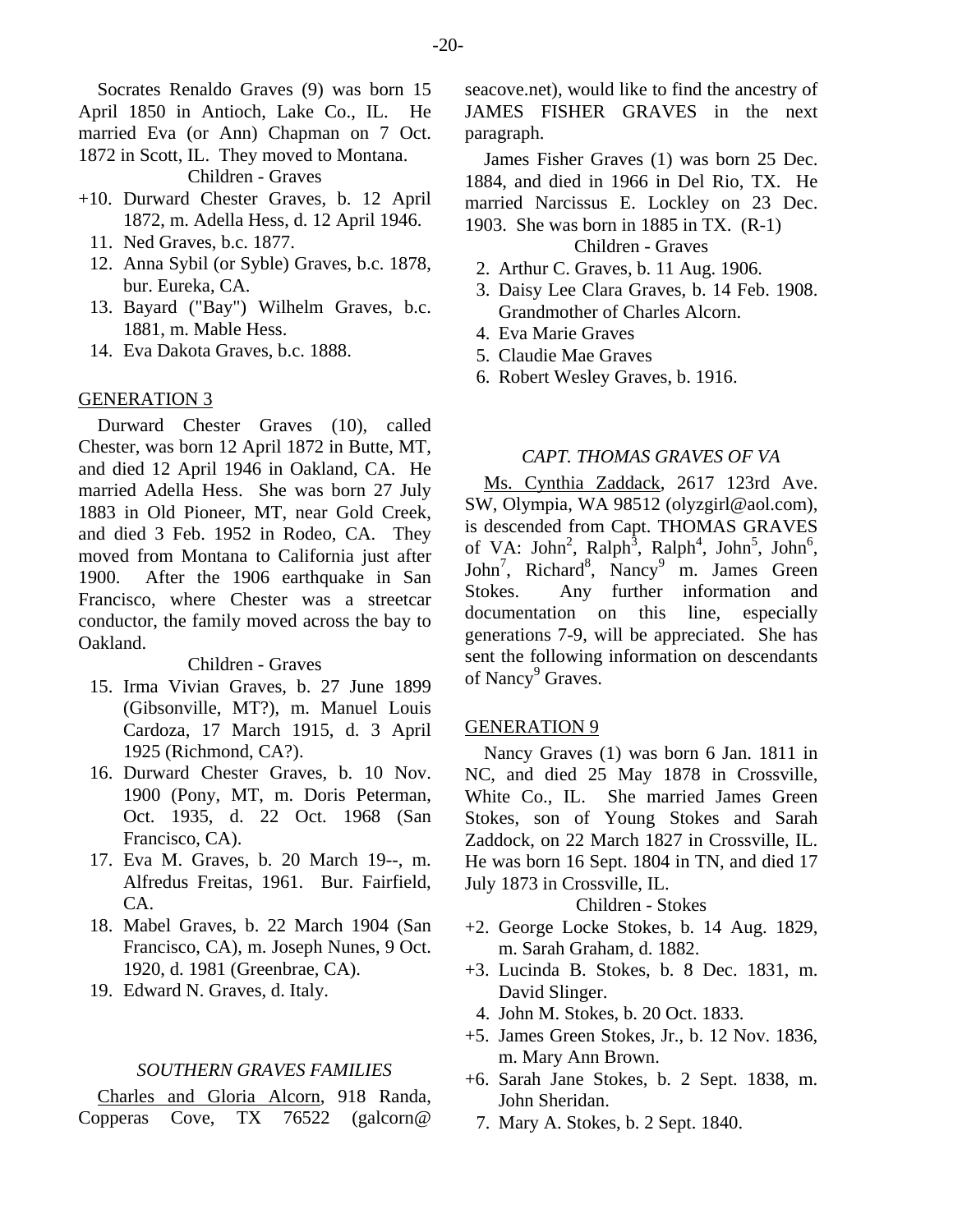- +8. Marthey Hulda Stokes, b. 26 March 1844, m. Richard Malone.
- +9. Lucinda Elizabeth Stokes, b. 17 June 1846, m. James Thornton Ratcliff Bozeman.

#### GENERATION 10

George Locke Stokes (2) was born 14 Aug. 1829 and died 1882. He married Sarah Graham. She was born 1832 and died 1892.

Children - Stokes

- 10. Martha A. Stokes, b. 1851, m. John A. Melrose.
- +11. John Elijah Stokes, b. 1853, m. Elinora Small.
- +12. George L. Stokes, b. 1855, m. Ida Minnie Cleveland.
- +13. Henry G. Stokes, b. 1855, m. Ella Brown.
- +14. James Monroe Stokes, b. 1859, m. Elma Ann Armstrong.
	- 15. Sarah Stokes, b. 1861.
	- 16. William R. Stokes, b. 1863.
- +17. Thomas Graham Stokes, b. 1865, m. Nora Rudolph.

Lucinda B. Stokes (3) was born 8 Dec. 1831. She married David Slinger. He was born 1826.

Children - Slinger

 18. Mary Ann Slinger, b. 1866, m. William Franklin Shaw.

James Green Stokes (5) was born 12 Nov. 1836 in White Co., IL, and was buried in white Co. He married Mary ("Polly") Ann Brown. She was born 1838 and died 1915.

Children - Stokes

- 19. Nancy A. Stokes, b. 1852.
- 20. Asher G. Stokes, b. 1860.
- 21. Stephen A. Stokes, b. 1862.
- +22. Charles Henry Stokes, b. April 1864, m. Clarissa Ann Dunn, 15 Dec. 1886, d.c. 1922.
	- 23. Archie Stokes, b. 1866.
	- 24. Elizabeth Stokes, b. 1868.
	- 25. Malinda Stokes, b. 1871.

26. George Stokes, b. 1873.

27. William Riley Stokes, b. 1875.

Sarah Jane Stokes (6) was born 2 Sept. 1838. She married John Sheridan. He was born 1835.

Children - Sheridan

- +28. James T. Sheridan, b. 1858, m. Clara ------.
- 29. George W. Sheridan, b. 1863.
- 30. Usabel Sheridan, b. 1865.
- 31. Corietta Sheridan, b. 1868.
- 32. Rosella Sheridan, b. 1870.
- 33. John Sheridan, b. 1877.

Marthey Hulda Stokes (8) was born 26 March 1844. She married Richard Malone.

Children - Malone

34. Ida Pyle Malone, b. 1873.

Lucinda Elizabeth Stokes (9) was born 17 June 1846. She married James Thornton Ratcliff Bozeman. He was born 1842.

# Children - Bozeman

35. Stella Bozeman

36. Nancy Bozeman

Mrs. Denise Maupin Watson, 1206 Powhatan St., Alexandria, VA 22314 (jdwatson@erols.com), is descended from Capt. THOMAS GRAVES of VA via John<sup>2</sup>, Thomas<sup>3</sup>, John<sup>4</sup>, Thomas<sup>5</sup> m. Ann Davenport, Rosanna<sup>6</sup> Graves m. John Spencer, Mary Graves<sup>7</sup> Spencer. The following information on Rosanna Graves is from the Capt. Thomas Graves genealogy, and the additions are from Mrs. Watson. She has much additional information on descendants, much of it from *The Story of Gabriel and Marie Maupin, Huguenot Refugees to Virginia in 1700*. All additions to the descendants of the other children of Rosanna will be appreciated.

#### GENERATION 6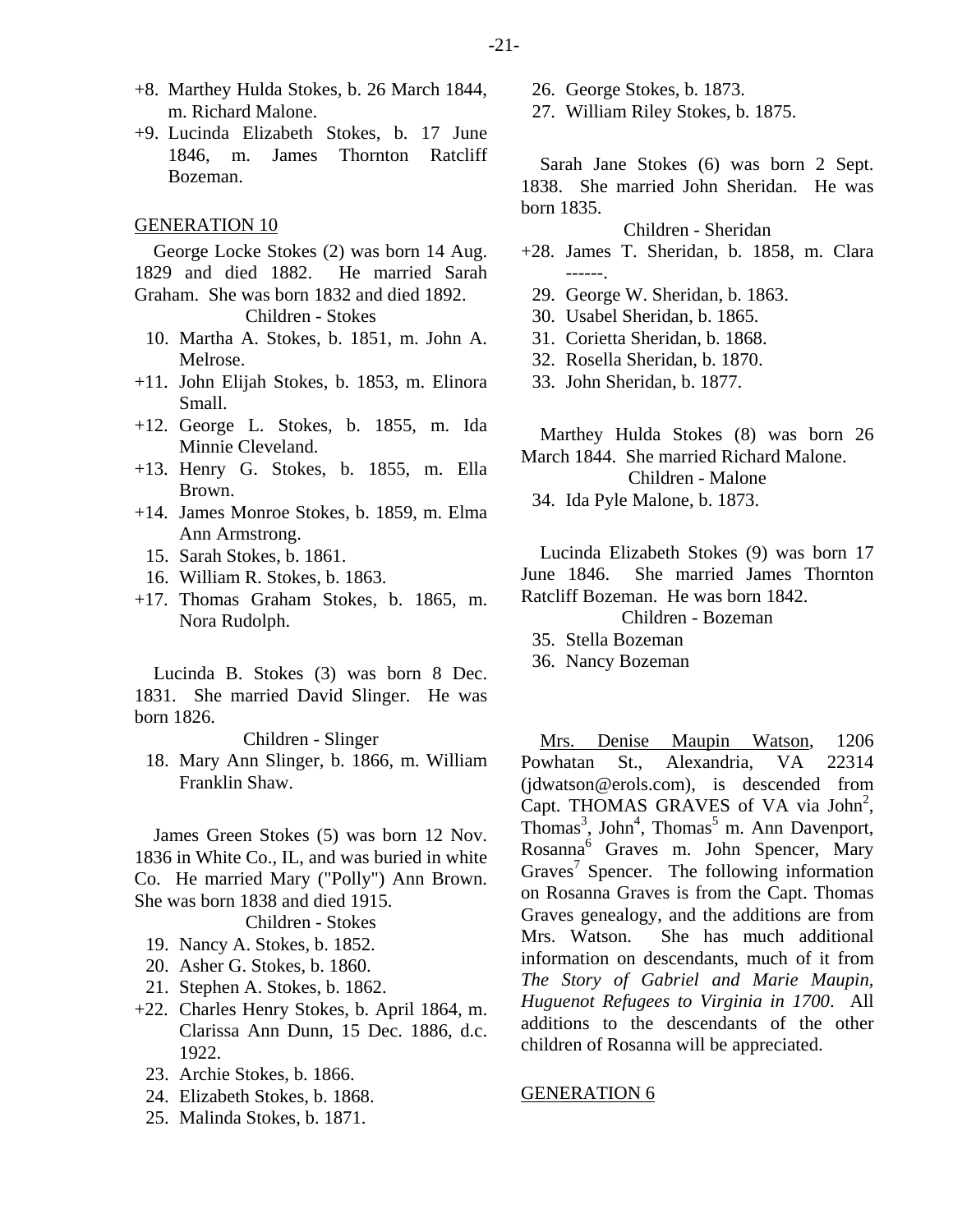Rosanna ("Ann") Graves (290) married John Spencer. They lived in Albemarle Co., VA.

Children - Spencer

- 789. John Spencer
- 790. Sharp Spencer
- 791. Abraham Spencer
- 792. Thomas Spencer
- 793. Elizabeth Spencer, m. Dr. Melvin.
- 794. Anna Spencer, m. Thomas Maupin, 10 June 1784 (Albemarle Co., Va.).
- 795. Sarah Spencer, m. David Maupin, 13 Oct. 1785 (Albemarle Co., Va.).
- 796. Rosanna Spencer, m. Thomas Naylor, 16 Jan. 1799 (Albemarle Co., Va.).
- +797. Mary Graves Spencer, b. 25 Dec. 1779, m. Chapman White Maupin, d. 23 July 1868.
	- 798. Susannah Spencer, m. William Sandidge (#663). He d. 1786. A Susannah Sandidge m. Daniel Maupin on 27 Feb. 1792. This is possible 2nd marriage for this Susannah, but could be Susannah (#668), the sister of William, instead.

### GENERATION 7

Mary Graves Spencer (797) was born 25 Dec. 1779, and died 23 July 1868 in Bedford Co., VA. She married Chapman White Maupin.

#### Children - Maupin

- +1. Isabella W. Maupin, b. 25 Nov. 1806, m. Tandy Key Jones, 30 March 1825.
	- 2. (Dr.) Socrates Maupin, m. Sally Hay Wasingon Lysander.
- 3. Addison Maupin, m. Lucy Taylor Hart.
- +4. William Amos Maupin, b. 30 May 1815, m. Jane Smith, 28 Oct. 1843. These are gg-grandparents of Mrs. Watson.
- +5. Mary C. Maupin, b. 4 Feb. 1818, m. Lodwick Moorman, 2 Sept. 1840.
- +6. Mildred A. Maupin, b. 17 April 1820, m. Thomas Mitchell.

Mr. Dale Nicoll, 2144 Athene Dr., Concord, CA 94519 (dalemarilyn@prodigy.net), is descended from Capt. THOMAS GRAVES of VA via John<sup>2</sup>, Thomas<sup>3</sup>, John<sup>4</sup>, Thomas<sup>5</sup>, John<sup>6</sup>, John Herndon<sup>7</sup>, Catherine<sup>8</sup> m. Groves Howard, (9) Nancy Slade Howard m. Broadie Howard, (10) Solomon Jay Howard m. Margaret Morton Triplett, (11) George Williams Howard m. Lillian Brooks Johnson, (12) Harold Johnson Howard m. Janie Garrott, (13) Mary Louise Howard m. William A. Nicoll, (14) Dale Nicoll.

Nancy Slade Graves and Broadie Howard were first cousins once removed. Nancy was a granddaughter of Francis Howard and Ann Allen, and Broadie was a son of Groves Howard (aka Henry Groves) and Hannah Allen. This Francis Howard and Groves Howard were half-brothers, both grandsons of William Heyward and Mary Graves or Groves. To further confuse things, Ann Allen and Hannah Allen were sisters.

Mary Graves/Groves was said to have been born about 1658 in VA. The question is whether Mary was a Graves or a Groves, and (if a Graves) was she descended from Capt. Thomas Graves?

Mrs. Gay Nell Rogers Cordes, 6721 Sylvan, Houston, TX 77023 (tcordes@swbell.net), is descended from Capt. THOMAS GRAVES of VA via Francis<sup>2</sup>, Francis<sup>3</sup>, William<sup>4</sup>, William<sup>5</sup> m. Sarah Smith, William<sup>6</sup> m(1) Mary Young, Mary Ann<sup>7</sup> Graves m. John Gillon Rogers, (8) James Wooten Rogers, m. Mattie Brown, (9) James Merrill Rogers (grandfather of Gay Cordes).

Mrs. Cordes is interested in hearing from others who have information on this part of the family, especially the more recent generations. She said that the name of the husband of Mary Ann Graves was originally John Gillon Rodgers, born 12 July 1817 in Lancaster District, SC. When he moved to Alabama he left the 'd' out of Rodgers, saying a barrel of ink could be saved in the next several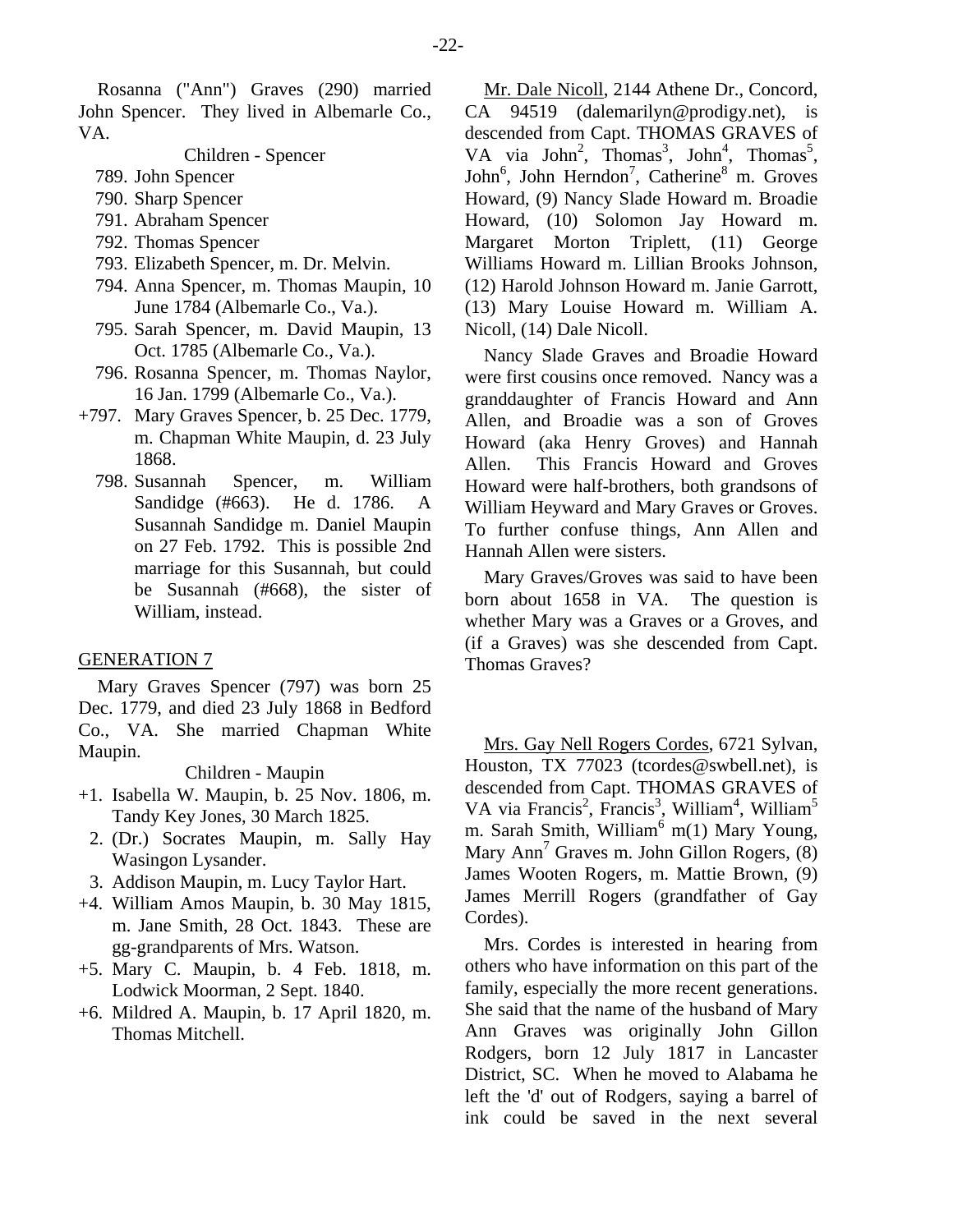generations. After his death in 1855 in Lowndesboro, AL, Mary Ann moved to Keatchie, LA.

Both her grandfather, James Merrill Rogers, and his father, James Wooten Rogers, were prominent doctors in Center, Shelby Co., TX.

Ms. Jeanne Henson, 12009 Jereme Trail, Frisco, TX 75035 (jeannehenson@attbi.com), would like to learn more about her part of the Capt. Thomas Graves family.

The line of descent from Capt. Thomas Graves is: John<sup>2</sup>, Thomas<sup>3</sup>, John<sup>4</sup>, Thomas<sup>5</sup>, William<sup>6</sup>, Thomas<sup>7</sup> (743). All additions will be much appreciated, especially descendants of children in each generation where noting is now known (indicated by  $no + symbol before$ the indentifying number of the child.

#### GENERATION 7

Thomas Graves (743) was born by 1769 and died in 1844. He married Elizabeth Lanier, daughter of David Lanier, on 16 Dec. 1800 in Henry Co., Va. She was born about 1783 in Va., and died in 1855 in Giles Co., Tenn.

The 1850 census (for where?) showed David Lanier Graves (age 21) and William Graves (age 9) living with Elizabeth (who are these 2 children and why aren't they listed below?). She was living with Pleasant and Mary Louisa New when she died.

Children - Graves

- 2028. Ann Graves, b. 21 Aug. 1804, m. Alexander Graves, 25 Dec. 1825. See #1647 for descendants.
- 2029. Thomas Martin Graves (executor, Limestone Co., Ala., 1850, 1855).
- 2030. William Branch Graves, b. 1816 (N.C.).
- 2031. James L. Graves, b. 1817 (N.C.).
- 2032. Elizabeth Graves, m. Granderson Booth. There was a Granderson Boothe listed in the 1840 census for Lawrence Co., AL, p. 191.
- +2033. Mary Louisa Graves, b. 1823, m. Pleasant New, Jr., d. 13 July 1873.
- 2034. John Graves, d. 1840.

2035. daughter, m. ------ McMillion.

#### GENERATION 8

Mary Louisa Graves (2033) was born in 1823 in Tenn., and died 13 July 1873. She married Pleasant New, Jr. He was born 1810- 1812.

Children - New

- +3849. Laura Ann Elizabeth New, b.c. 1845, m. James O. Thomas.
- +3850. Thomas Graves New, b. 6 Sept. 1848, m. Mary Frances Parsons, d. 15 Sept. 1928.
	- 3851. Mary Louisa New, b.c. 1850 (TN).
- 3852. Nancy New, m. D. G. Thomas.
- 3853. Charles E. ("Charley") New, b.c. 1858 (TN), m. Courtney ------. She was b.c. 1859 in MS. They were listed in the 1880 census for Beat 1, Oktibbeha Co., MS, p. 309A. Also in their household were Pleasant New, brother, 16, farm laborer, Mary New, sister, 30, and Louis Graves, cousin, 20, farm laborer.
- 3854. Pleasant New III, b.c. 1864 (TN).
- 3855. child, died young.
- 3856. child, died young.

## GENERATION 9

Laura Ann Elizabeth New (3849) was born about 1845 in TN. She married James O. Thomas. He was born about 1835 in MS. The 1880 census for Beat 1, Oktibbeha Co., MS listed him as a farmer, showed his father born in NC and his mother in VA, and listed 4 children, all born in MS.

Children - Thomas

6368a. Ida Thomas, b.c. 1868.

6368b. Lula Thomas, b.c. 1873.

6368c. Arthur Thomas, b.c. 1877.

6368d. Annie Thomas, b.c. 1879.

Thomas Graves New (3850) was born 6 Sept. 1848 in Giles Co., TN, and died 15 Sept. 1928 in Wise Co., TX. He married Mary Frances Parsons, daughter of Thomas Parsons and Martha Tinnon, on 10 Dec. 1874 in Giles